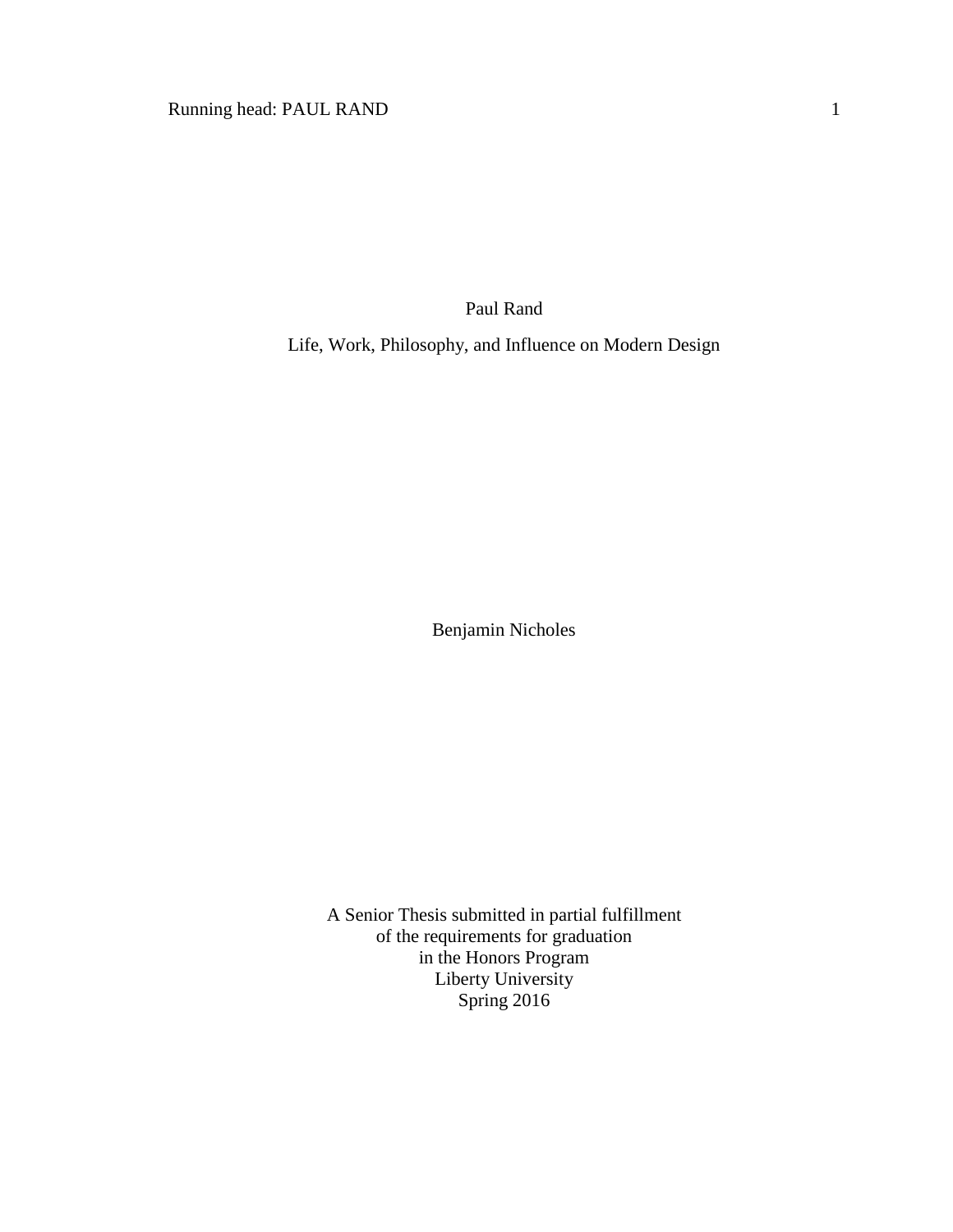Acceptance of Senior Honors Thesis

This Senior Honors Thesis is accepted in partial fulfillment of the requirements for graduation from the Honors Program of Liberty University.

> Edward Edman, M.A. Thesis Chair

\_\_\_\_\_\_\_\_\_\_\_\_\_\_\_\_\_\_\_\_\_\_\_\_\_\_\_\_\_\_

Monique Maloney, M.F.A. Committee Member

\_\_\_\_\_\_\_\_\_\_\_\_\_\_\_\_\_\_\_\_\_\_\_\_\_\_\_\_\_\_

Michael Davis, Ph.D. Committee Member

\_\_\_\_\_\_\_\_\_\_\_\_\_\_\_\_\_\_\_\_\_\_\_\_\_\_\_\_\_\_

Brenda Ayres, Ph.D. Honors Director

\_\_\_\_\_\_\_\_\_\_\_\_\_\_\_\_\_\_\_\_\_\_\_\_\_\_\_\_\_\_

\_\_\_\_\_\_\_\_\_\_\_\_\_\_\_\_\_\_\_\_\_\_\_\_\_\_\_\_\_\_ Date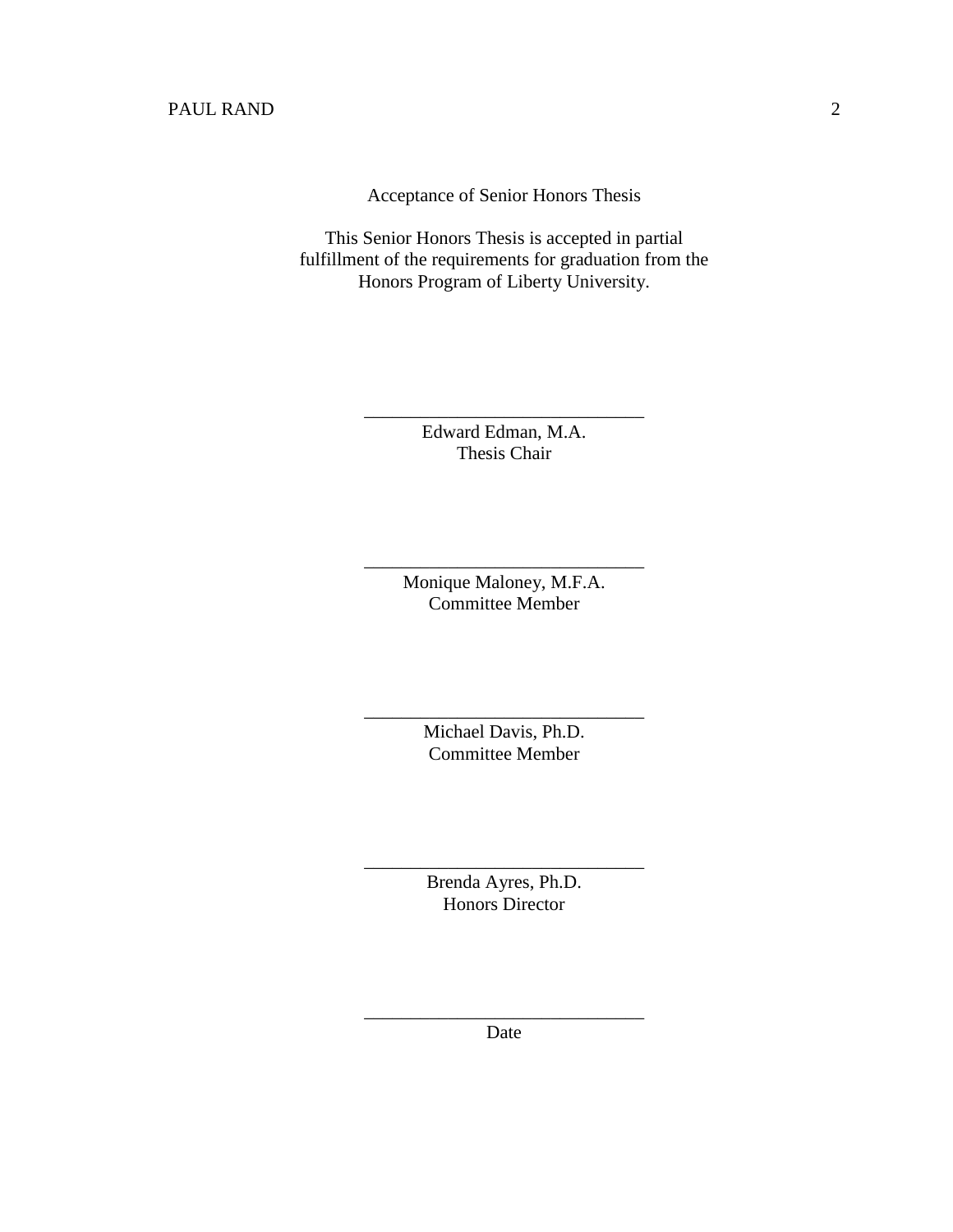#### Abstract

Paul Rand is one the most influential graphic designers of the 21st Century. This thesis will cover his biography and show how the events of his life shaped him into the famed and prestigious designer we know him to be today. The thesis will then cover the many projects Rand designed and show the influences on his style and how his design philosophy is evident in his work. Finally, the thesis will look at how Rand's style and philosophy has impacted graphic design in the modern era. This study will show why Paul Rand is considered to be one of the greatest graphic designers in history, and why his principles translate into good design, so the reader can learn how to improve their own work.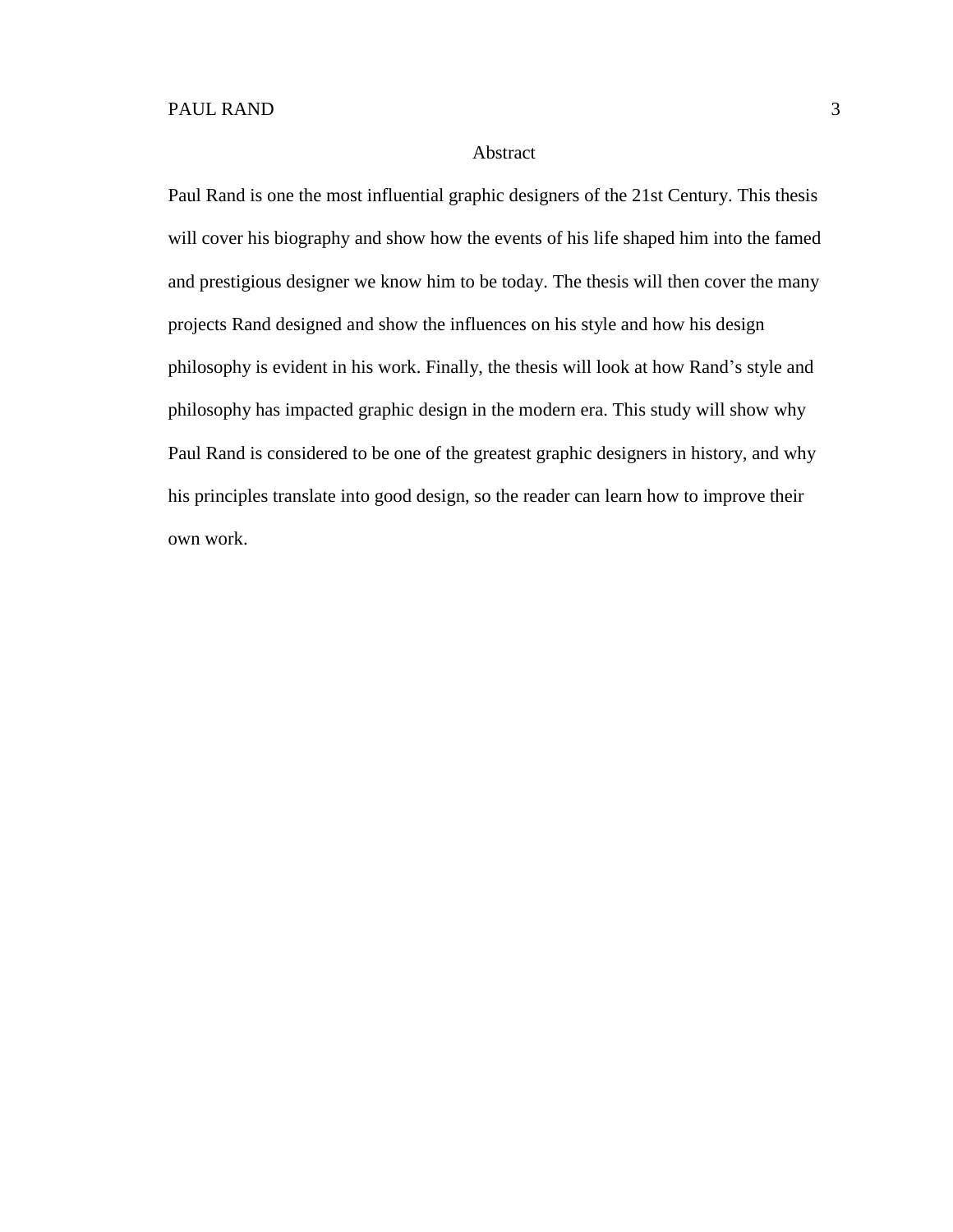Paul Rand: Life, Work, Philosophy, and Influence on Modern Design

On November 26, 1996, Paul Rand died of cancer in Norwalk, Connecticut. He left behind a large body of work created over the course of his lifetime, which included book covers, magazine spreads, posters, corporate identities, as well as articles and books he wrote himself. Graphic design was quite a different field from when Rand first started, back when it was primarily known as "commercial art" (Rand, *Designer's Art*, 1988, pp. xi-xviii). Rand had a profound influence on this change, taking commercial artists from being formulaic corporate pawns to having the power to make pivotal creative direction decisions.

Today graphic design is a respected and valued occupation due in large part to Rand's influence. The principles Rand laid out in his literature and followed in his work are copied by many modern graphic designers when they create their own designs. Rand's contribution to the profession is profound and indisputable. This thesis will explore how Rand's background and philosophy shaped his work, and how his work and philosophy shaped the modern state of graphic design.

#### **History**

Paul Rand was born Peretz Rosenbaum on August 15, 1914 in Brooklyn, New York. His father, Itzhak Yehuda, was an immigrant from Galicia, Poland. His mother, Leah, was from Brooklyn. Both of them were orthodox Jews who worked together running a grocery store. Itzhak's clientele included members of what the press had dubbed "Murder, Incorporated" (Heller, Paul Rand, 2000, pp. 10-31). Rand also had a grandfather, who was eventually beaten brutally to death by a robber while he was taking a Jewish ritual bath in a Mikvah (pp. 10-31). Rand had two siblings, a twin named Fishel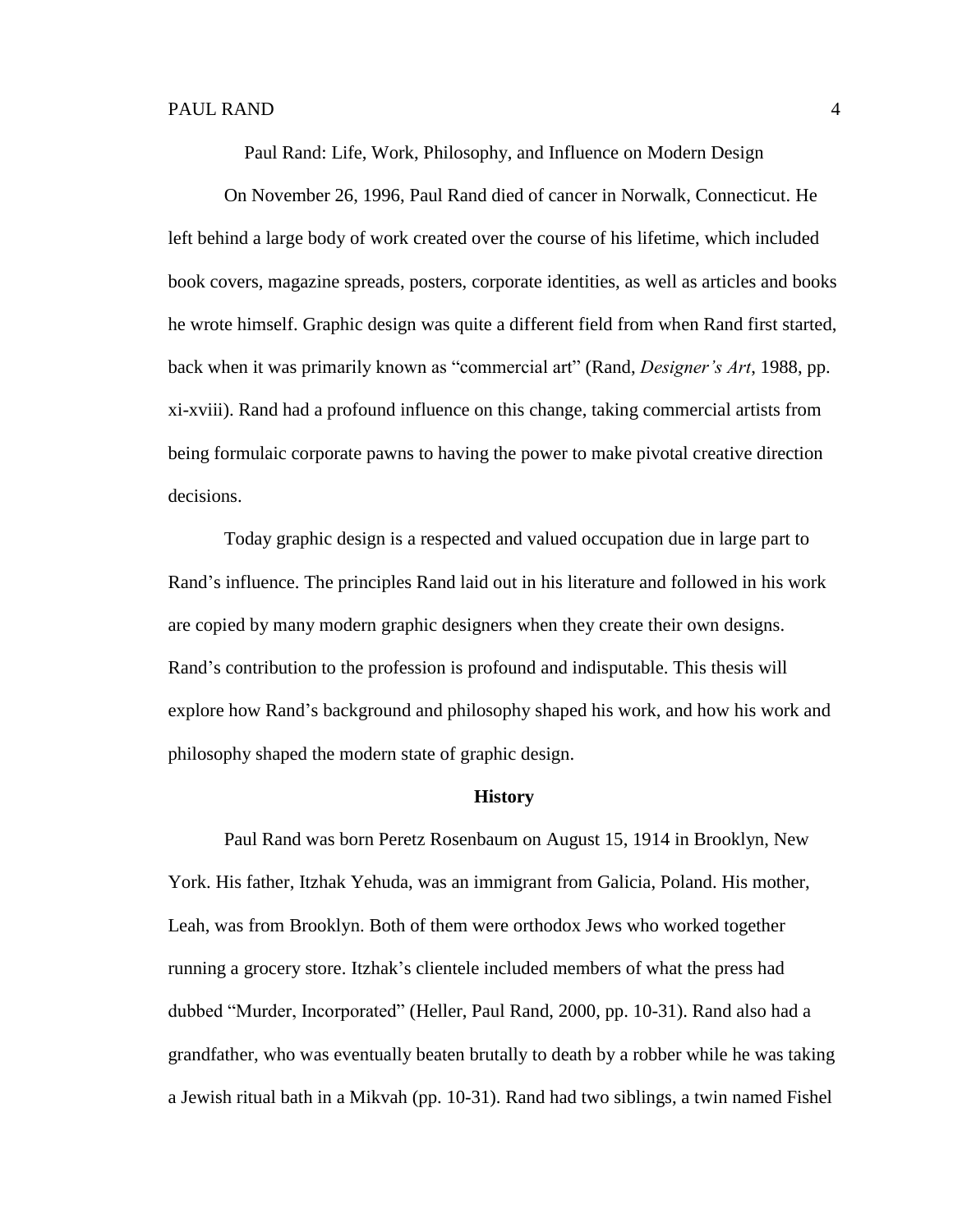(Philip) and an older sister named Ruth. Whenever they were not working the store, Rand and his brother went to a Brooklyn state school in the mornings and to a Yeshiva to study the Jewish Talmud in the afternoons. They both would occasionally skip school to explore the neighborhood. Outside the grocery store were hung advertising displays promoting Palmolive soap, with artwork of attractive women on them. Even at age three Rand would copy these figures. This, however, ran against the orthodox view which stated drawing figures was prohibited (pp. 10-31). Drawing became a hobby that established Rand's independence. As he grew older, he became inspired by comic strips, such as George Herriman's "Krazy Kat" and Frederick Burr Opper's "Happy Hooligan," as well as Nell Brinkley's comic women she drew for *The New York World* (pp. 10-31). Rand would hide in the dark back room of the grocery store where he would create his drawings. In spite of his orthodox upbringing, Rand could not shake his attraction to art. This internal passion would stay with him the rest of his life.

When he was fifteen, he found a bound volume of *Commercial Art*, a British graphics trade magazine, in a Macy's bookstore. He learned his first lessons about art history from this magazine. He also discovered a copy of *Gebrauchsgrafik* (which means "Commercial Art" in German)*,* a leading German advertising arts journal. The publisher would regularly showcase leading designers from around the world. Rand's first copy of the magazine introduced him to László Moholy-Nagy, a Hungarian painter and photographer who was a professor in the Bauhaus school, Richard Lindner, a German-American painter, and Valentin Zietara, a highly skilled German-Polish graphic designer (pp. 10-31). Pablo Picasso, painter Paul Klee, and sculptor Alexander Calder were others who became great sources of inspiration for Rand (Caudell, 2014). Rand would collect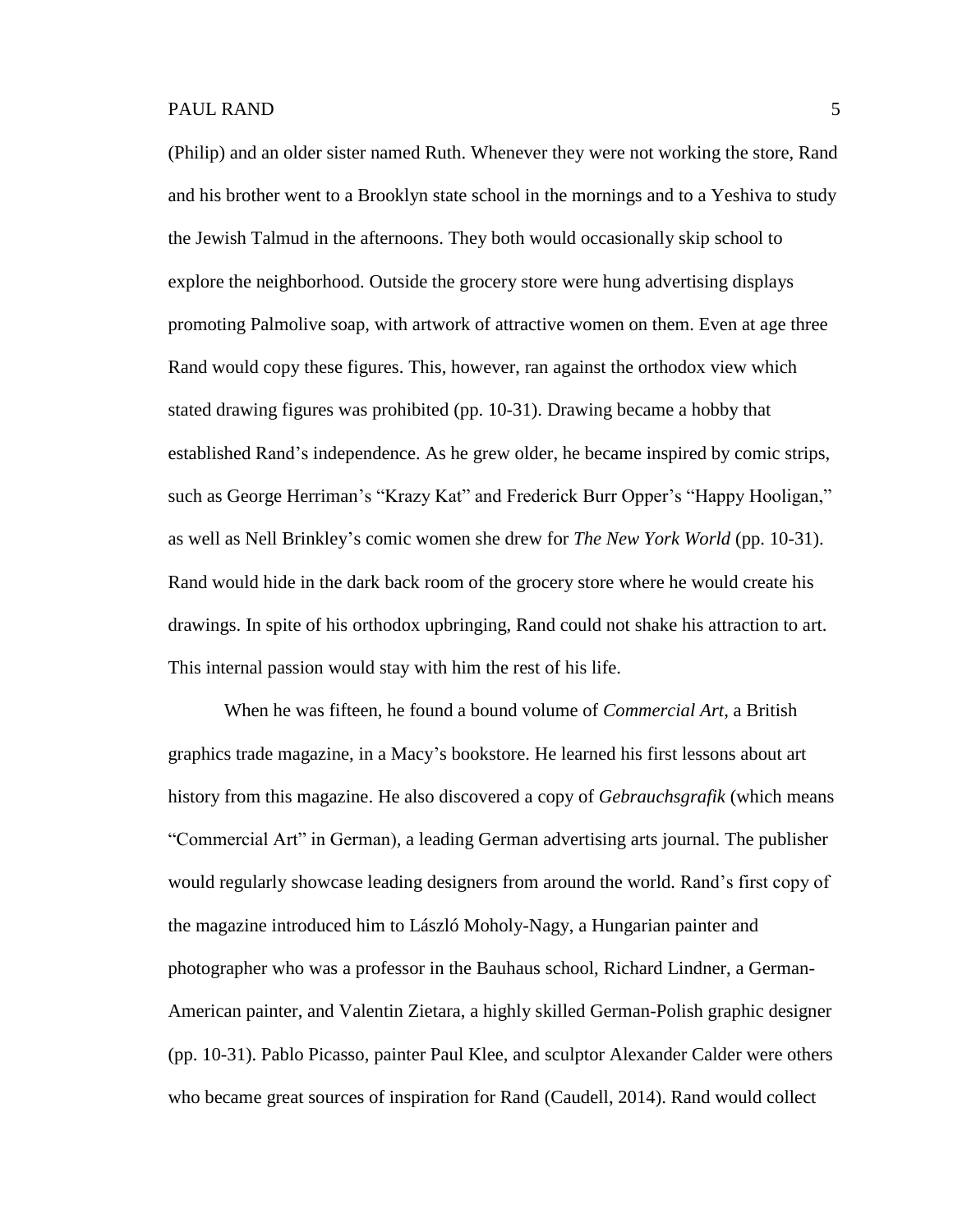bilingual editions of the journal and began to create his own design library. He was mesmerized by the beauty of the design he discovered in these issues. During this time Rand recognized that there is an intimate connection between art and design.

Rand was repeatedly scolded for indulging his secular interests. His father told him, "We will lose you because you live in a secular world. Your language is Yiddish, and your faith is Hebrew. Reading this will spoil you; it will destroy you as a Jew" (Heller, Paul Rand, 2000, pp. 10-31). Both Rand and his brother took steps which led them down paths that separated them from their parent's orthodoxy. Rand became an artist, and Philip became a musician. Philip played in dance bands until he was killed in his mid-twenties in a car crash on his way to a job in the Catskill Mountains. According to a friend and former of colleague of Rand, Morris Wyszogrod, Rand ended up coming to the conclusion faith and pursuits deemed secular are not mutually exclusive (pp. 10- 31).

Rand attended Public School 109 in Brooklyn, New York. While there, he tried to avoid classes he found less interesting, such as English, math, social studies, and P.E., by taking on other extra-curricular activities (Heller, Paul Rand, 2000, pp. 10-31). For instance, he created school event signs and painted a large mural of a stone bridge to hang behind the faculty sign-in desk. He became the chief class artist of his school and would copy the styles of J.C Leyendecker and Norman Rockwell with his paintings. At his age, Rand thought artists were supposed to work without reference images, so while Leyendecker and Rockwell used pictures of models when they created their works, Rand never did. In high school, Rand held on to his intense interest in creating art. Despite his father's continual warning not to make art a career pursuit, Itzhak agreed to cover the \$25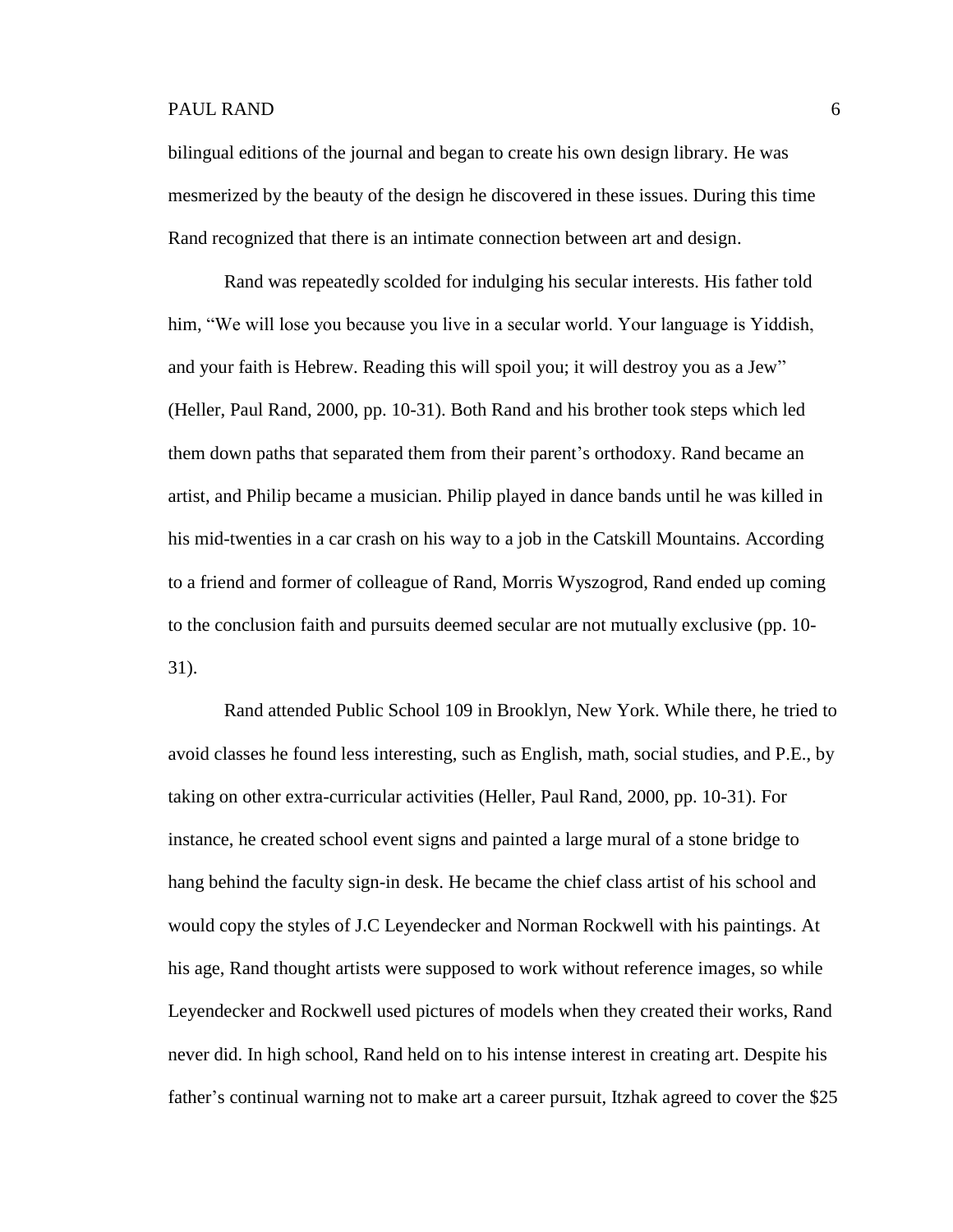entry fee to enroll in night art classes at the Pratt Institute in Brooklyn. This was on the provision he also attend Harren High School in Manhattan during the day. He had to take the Canarsie subway back and forth each day to take his classes at the Pratt Institute. By 1932, he had earned two diplomas, one from his four years at Harren High School and one from his three years at Pratt. Rand would later dismiss his time at Pratt, saying, "I literally learned nothing at Pratt; or whatever little I learned, I learned by doing myself" (pp. 10-31). His professors there were stuck in tradition and spouted trite phrases. His teachers encouraged students to emulate the "great artists" such Rembrandt and Michelangelo. Graphic design was almost never mentioned. Even though a revolution in design was taking place in Europe, his professors never discussed the avant-garde.

After Pratt, Rand attended the Parsons School of Design and the Art Students League where he was taught by Georg Grosz, a German caricature artist ("Paul Rand," 1997). Before long, Rand gave up on painting as a career path, deciding that the career was not practical enough. He decided to focus on the commercial aspect of art, including learning to illustrate typefaces. Rand educated himself in the New York Public Library on Fifth Avenue.

In 1938, *PM Magazine* made Rand the focus of the autumn issue, showcasing much of his work ("Paul Rand," 1938, pp. 3-4). Even at that time, the article glossed over Rand's formal education, dedicating more space to describing how Rand developed the mindset of an artist through his personal study of how historical figures such as Picasso, Mondrian, and Lissitzky approached art. Yet at the same time, he was described as, "unhampered by traditions" ("Paul Rand," p. 4). At 24, Rand had already collected an impressive art library in his pursuit of learning. The article also showed that even at this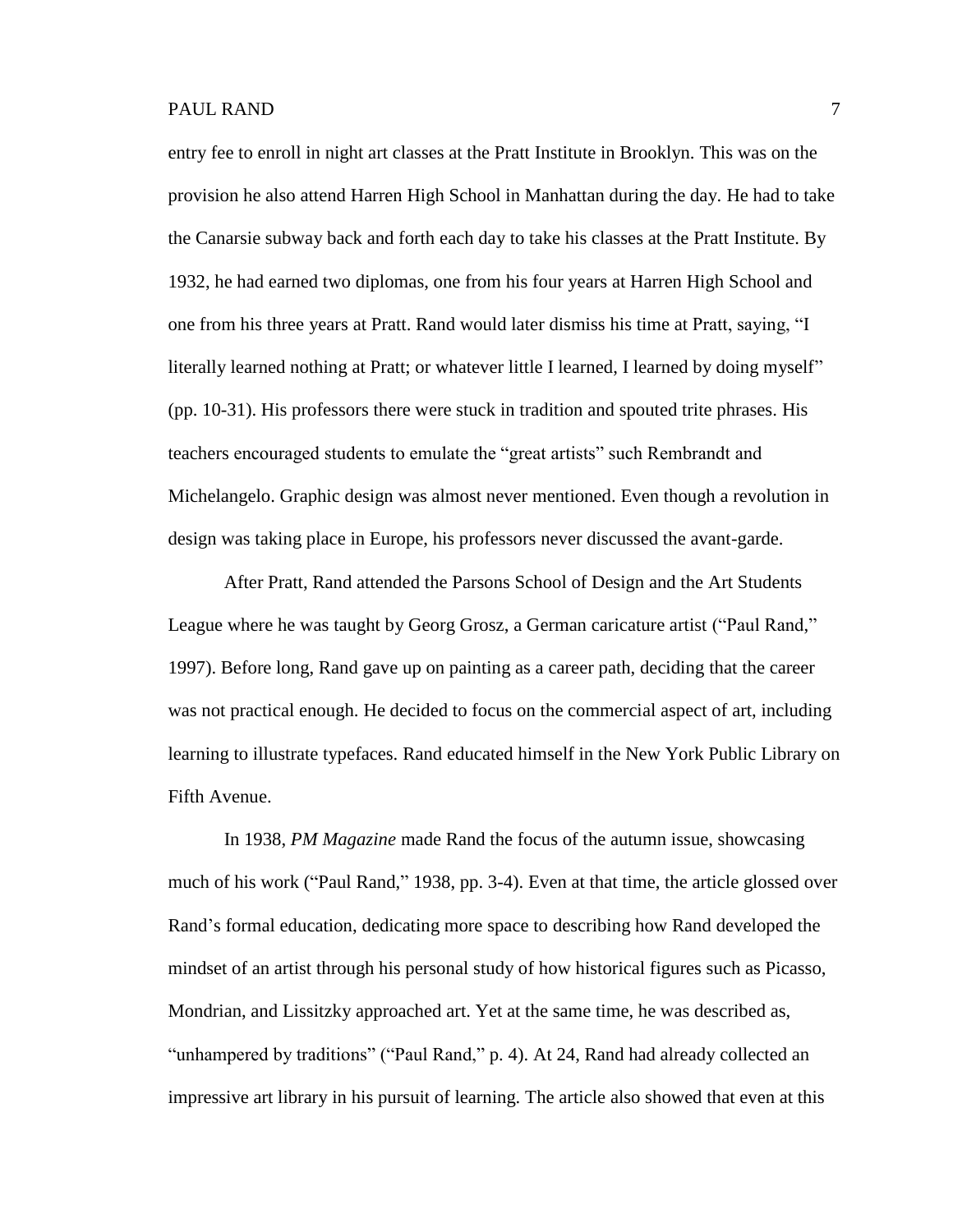early stage, Rand approached commercial art as a problem to be solved, not as an opportunity to pretty it up with ornamentation, which he called "artisan tricks" ("Paul Rand," p. 4). Rand believed so-called fine art and painting had helped advertising and applied art considerably, yet he was also wary of applying it to a given problem when it was unnecessary ("Paul Rand," pp. 3-4). The author likened Rand's philosophy to that of Le Corbusier, a Swiss-French architect, painter, and designer who helped pioneer modern architecture. In the article Rand was recorded as saying that it is wrong to borrow a design used in a work of art and bring it into a new context without understanding the elements that caused the original piece to succeed. There should be a logical reason for every element of a designer's work. Because Rand approached his work as a project to be solved, he had a Jack-of-all trades mindset. The article quoted Rand as having said,

I feel that an artist well grounded in fundamentals should not be limited to any one sphere of design. I am definitely opposed to the so-called specialist, and to pigeon-holing a man. I believe that a good poster artist can, if given the opportunity, do fine newspaper ads. And, the chances are that the actor who, because he once did a good job as a gangster has since done nothing but gangsters, could probably do schoolteachers and country doctors, too, if he got the chance…provided he is thoroughly grounded in the craft of acting. ("Paul Rand," pp. 3-4)

Rand himself created art within a broad range design mediums during this time, including magazine covers, packaging, logos, posters, and layouts.

Rand produced many books over his lifetime which he both wrote and designed himself. At age 33, Rand created *Thoughts on Design*, a book where he articulates his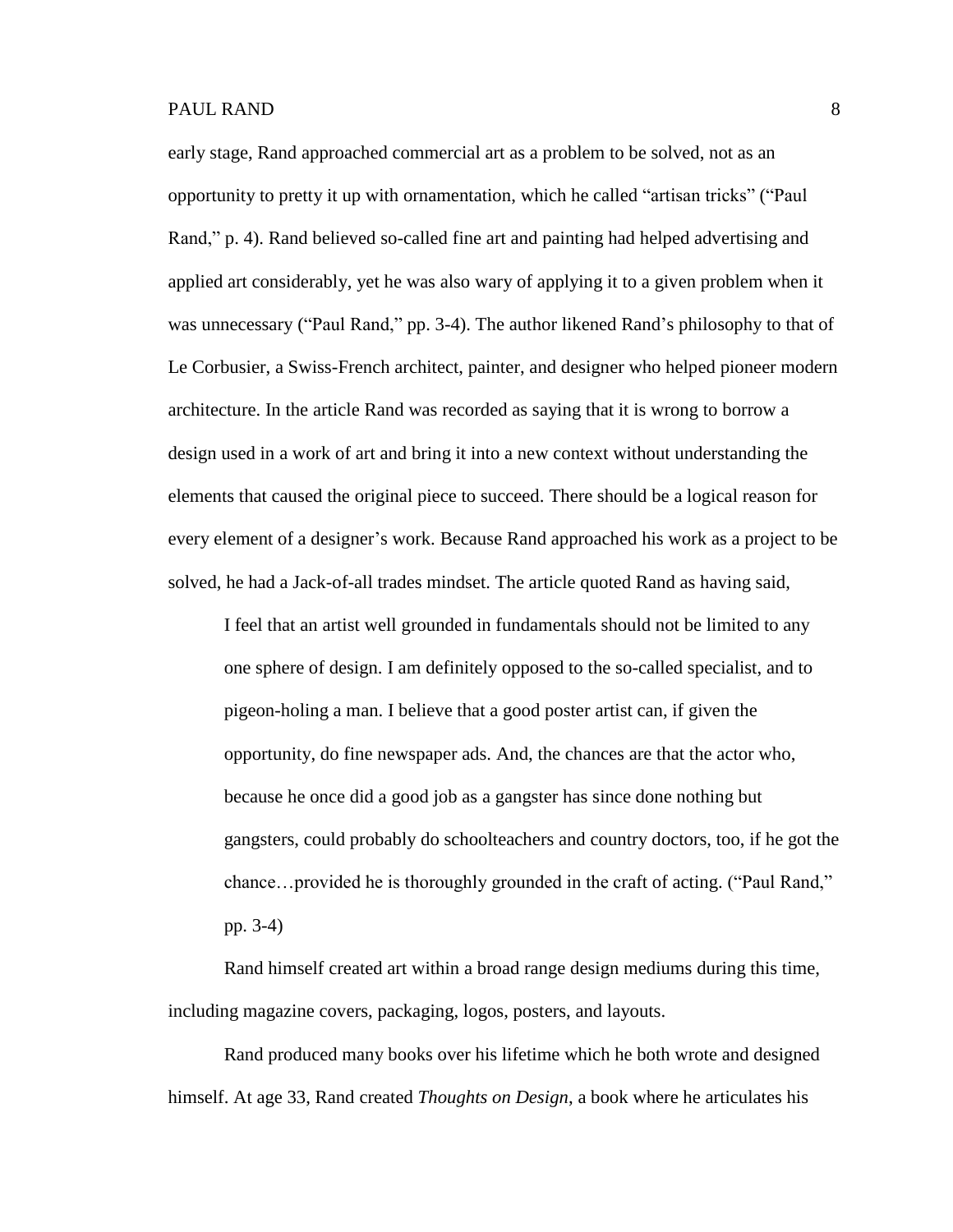philosophy of graphic design (Rand, *Thoughts*, 1947, pp. v, vii-viii). In the book, he states that graphic design is not good design if it is irrelevant. Even if a work complies with the principles of form and is aesthetically pleasing, if it does not succeed in serving the purpose of communication, the work is useless. Rather, form and function are to cooperate with each other as a beautiful integration. Rand speaks of design in terms of problem solving and using the three types of material the designer has to work with. These three type of material are

a) the given material: product, copy, slogan, logotype, format, media, production process; b) the formal material: space, contrast, proportion, harmony, rhythm, repetition, line, mass, shape, color, weight, volume, value, texture; c) the psychological material: visual perception and optical illusion problems, the spectators' instincts, intuitions, and emotions as well as the designer's own needs. (Rand, *Thoughts*, 1947, p. 4)

When the designer breaks down the complex material into its simpler parts, he or she can better and more clearly state the problem they are trying to solve.

In the mid- to late-30s, Rand took advantage of his influence in the workplace to bring the avant-garde art movements from Europe into publishing and business communications. He combined modern typography with paintings of the day to create advertisements and book jackets for a number of different clients. He incorporated icons and symbols in his early advertisements, creating designs that used negative space and color to draw the eye. This treatment of iconic imagery in advertising was ground breaking and helped advance modernism in America. During this time, Rand did many iconic covers for *Direction* magazine, a cultural arts publication (Remington, 2003, pp.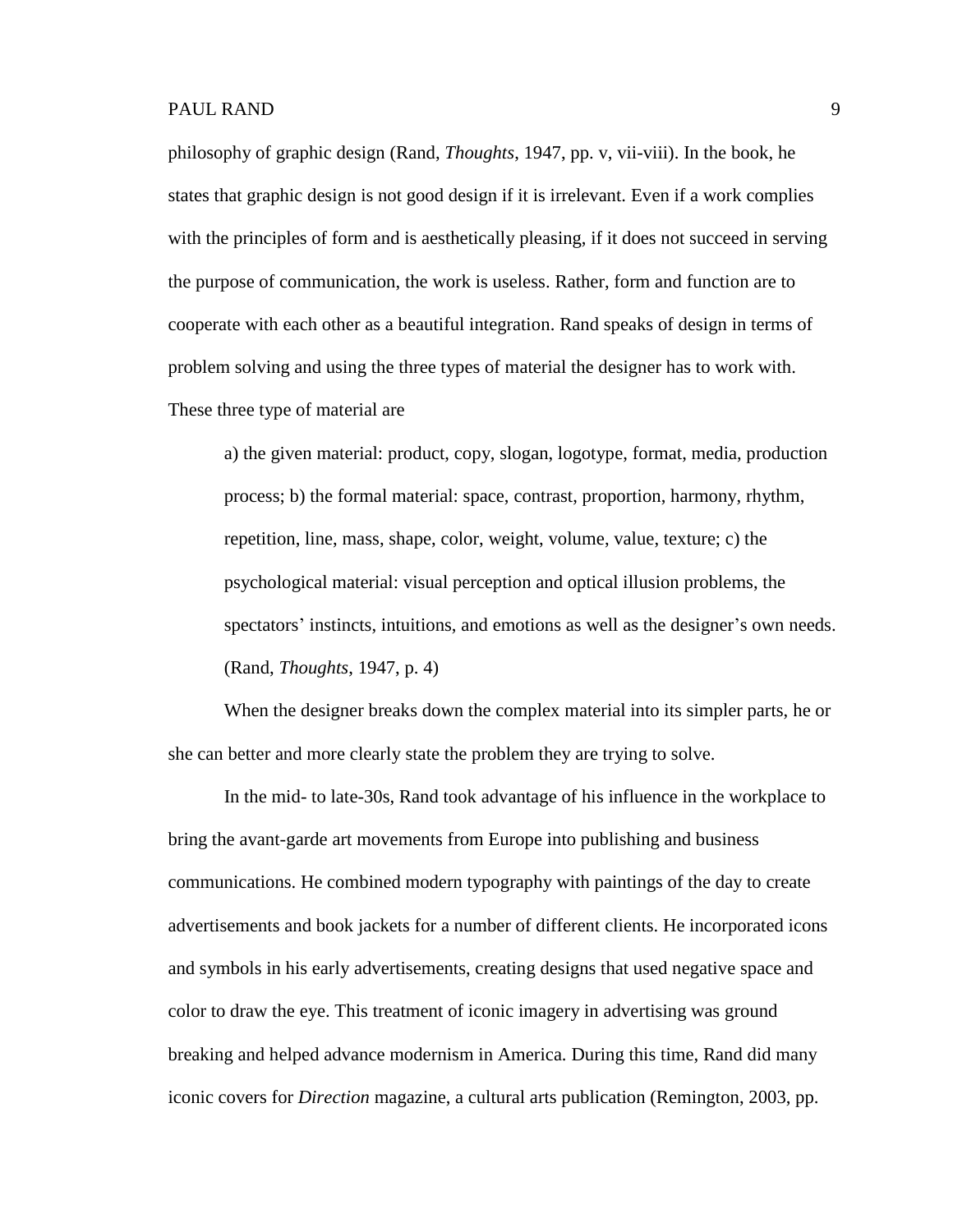108-109). Rand eventually quit his job at the Weintraub Advertising Agency in 1955 and began his freelance career (Eskilson, 2007, p. 325). Rand taught at Yale from 1956 to 1985, the year he retired. Rand's focus as a teacher was on Modernism, elevating the principle of utility over the principle of decoration. Rand was convinced that artistic tricks divert the viewer's attention from the effect an artist endeavors to produce. He said even excellent elements such as bullets, arrows, brackets, and ornate initials are at best superficial ornamentation unless they are employed logically "(Paul Rand," 1997).

# **Work**

In 1955 Thomas Watson Jr. of IBM hired Rand to study IBM's printed material and make detailed recommendations for how they could be improved. Rand turned in a report noting the utter lack of consistency in IBM's branding. His report stated,

The examination has of necessity been cursory but it is believed that a number of significant features can be noted. Of all these perhaps the most critical is the absence of a family resemblance. There are, to be sure, a number of well-designed advertisements and house organs, but they are isolated pieces…. Typographic style is inconsistent even within individual campaigns; the IBM trademark is not sufficiently distinctive to be exploited with maximum effectiveness; and with a few exceptions, pictorial execution and layout incline to the commonplace. The fact that IBM's printed pieces bear little family resemblance to one another makes it difficult satisfactorily to establish a "company personality." (Harwood, 2011, pp. 39-40)

Rand suggested the first step in fixing IBM's design issue was to redesign their logo. While he did not think IBM had a bad logo, he saw ways in which it could be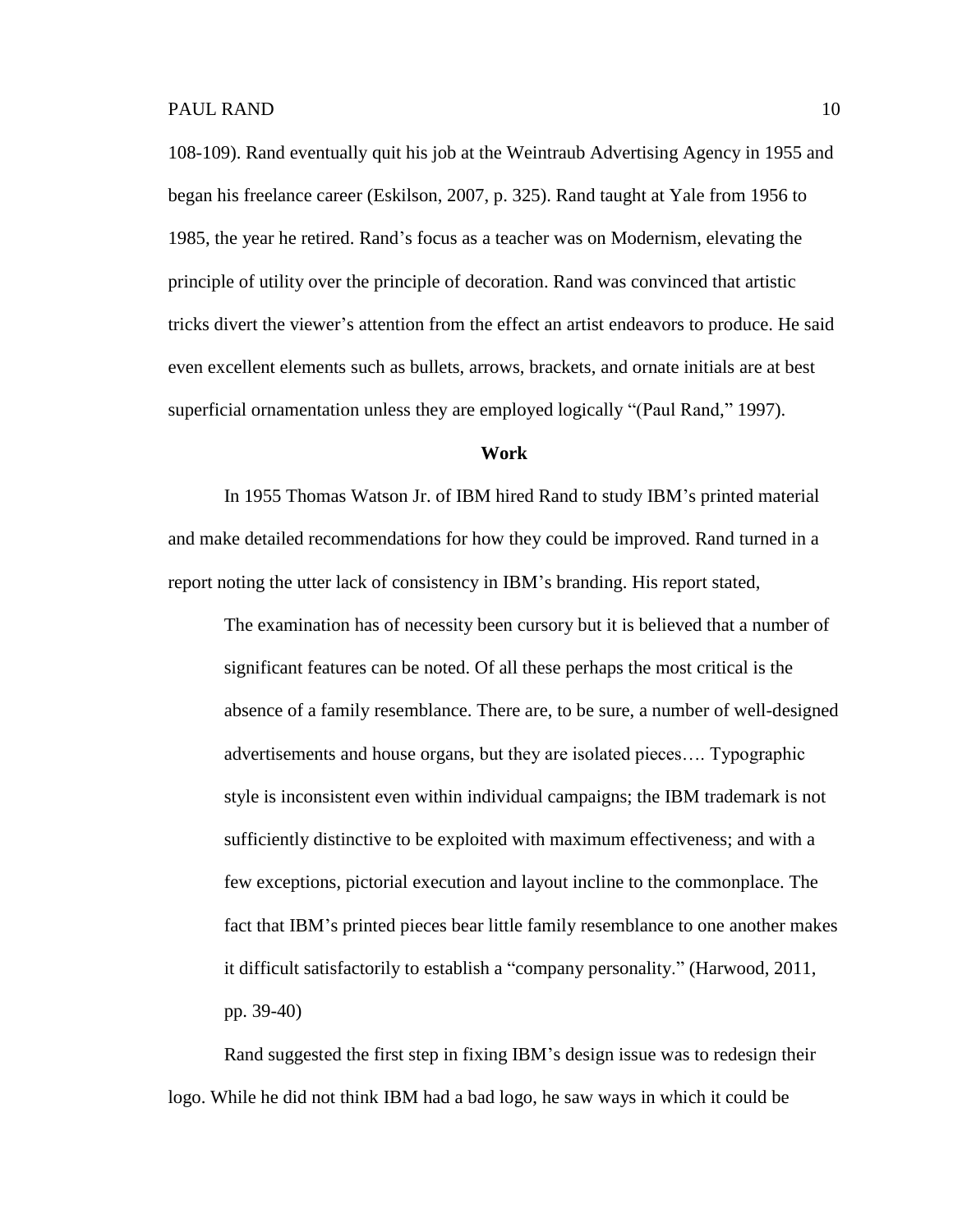significantly improved. He redesigned the Beton Extra Bold typeface IBM was currently using and made it more distinctive and easy to duplicate. By the following year, Rand became a consultant director for IBM and coordinated all graphic output for the company. He worked in conjunction with Eliot Noyes, the overall director of IBM's design program. At the time, IBM's design chain was fragmented and haphazard, without any unifying style guide or semblance of consistency (Harwood, 2011, p. 40). In April of 1965, Rand completed the first edition of *The IBM Design Guide,* intended as a series of rules and principles for the IBM designers to follow. Up until the 1990s Rand was responsible for designing most IBM stationary, as well as packaging for computer products (p. 51). Rand continued to experiment with his logo redesign, before finally settling on the eight-bar design that is now in service today. He introduced his final IBM logo in 1970. It was used alternatively with Rand's original logo until the old logo was completely phased out in 1972 (p. 54).

In 1959 Rand designed the branding for Westinghouse, a multinational producer of appliances. The logo was so striking and abstract, the executives at Westinghouse almost prevented the design from being put into production (Eskilson, 2007, p. 326). In 1968 he redesigned the packaging for Westinghouse's product line of lamps. During this time Rand primarily made improvements by eliminating much of the excessive and unnecessary graphics which had been adopted (p. 326). In 1961 Rand redesigned the UPS logo so it had a much stronger visual presence. This logo was used for over 40 years. Roughly 30 years later, Rand asked if he could fix small imperfections in the logo he had come to notice over time, as a free service (Rand, *Miggs*, 1991). His offer was denied.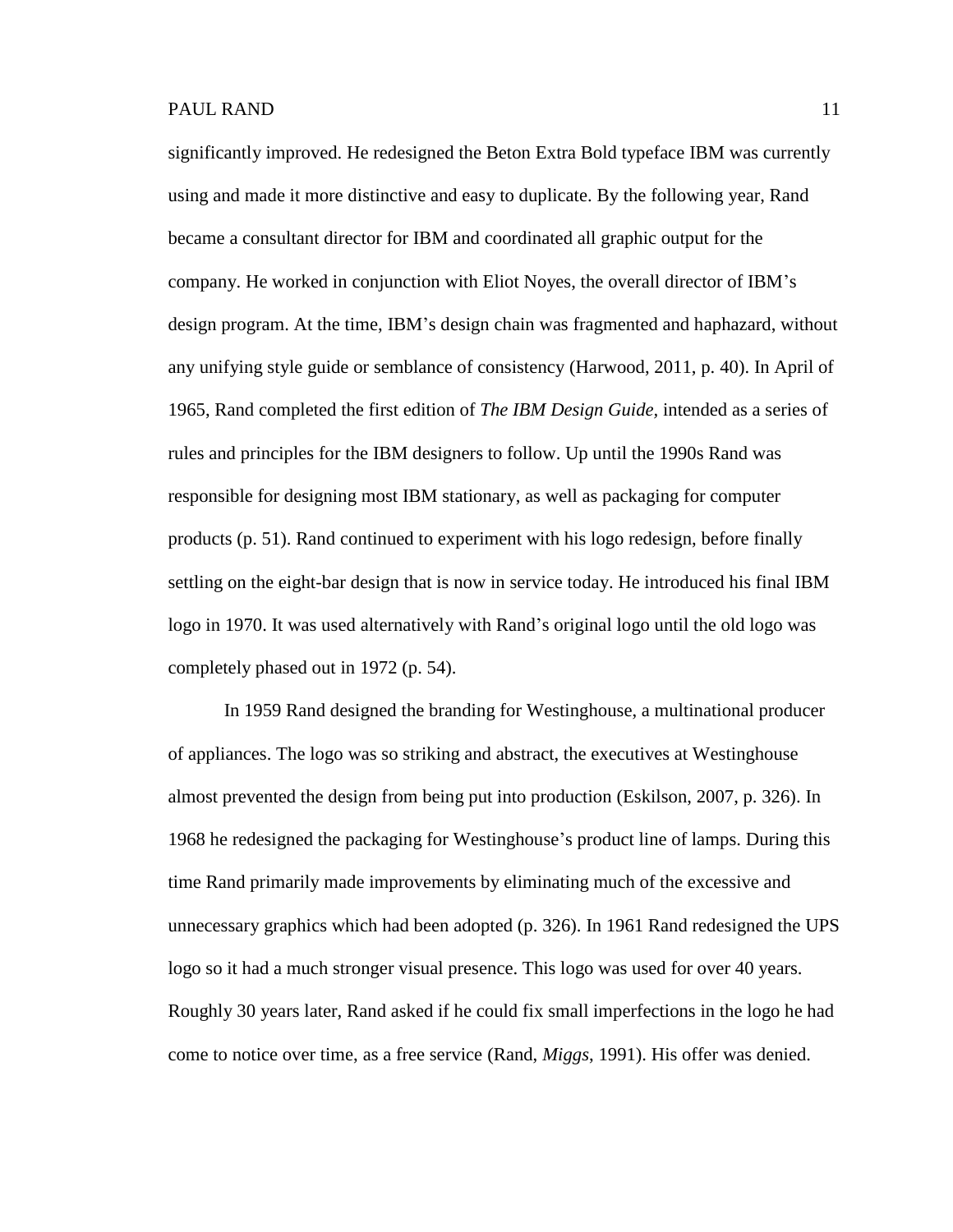When Rand worked with clients, he often created pitch booklets to explain how his design solution took care of the problem his client needed to solve. The booklets included images and explanations which helped to explain his process. NeXT Computers, The Limited, and American Express were a few of these such booklets. The NeXT booklet started with exploring different typefaces to set the logo in, and the different connotations of each. The booklet then explored how to solve the problem of defamiliarizing the word "next." Because "Next" is such a common and ordinary word, it needed to look different in order to stand out. At this juncture Rand demonstrated that the letters "NEXT," when set in all capitals, can sometimes be confused with EXIT. He tried different combinations of capitalization, and finally settled on NeXT. This made "e" the focal point by contrasting its circular shape with the straight lines of the capital letters. Rand indicated different positive words the letter "e" could stand for, such as "exceptional" and "excitement," but ultimately those happened to be a happy accident which came about by solving the problem. Rand then discussed the necessity of a device which could reinforce the memorability of the name of the company. For this purpose, he utilized a black cube which was distinct, memorable, and conceptually unrestrictive. He stacked the letters of "NeXT" on one another to preserve readability at small sizes. He chose the red, yellow, pink, and green color palette for the letters to appeal to a young target demographic and to "sparkle," contrasting against the black box in which they were set. He also turned the box to a 28 degree angle for tiling purposes (Rand, *Design*, 1993, pp. 69-88).

In 1994 Rand was hired to redesign the American Express logo. Although his design was never actually adopted, his booklet for the redesign gives additional insight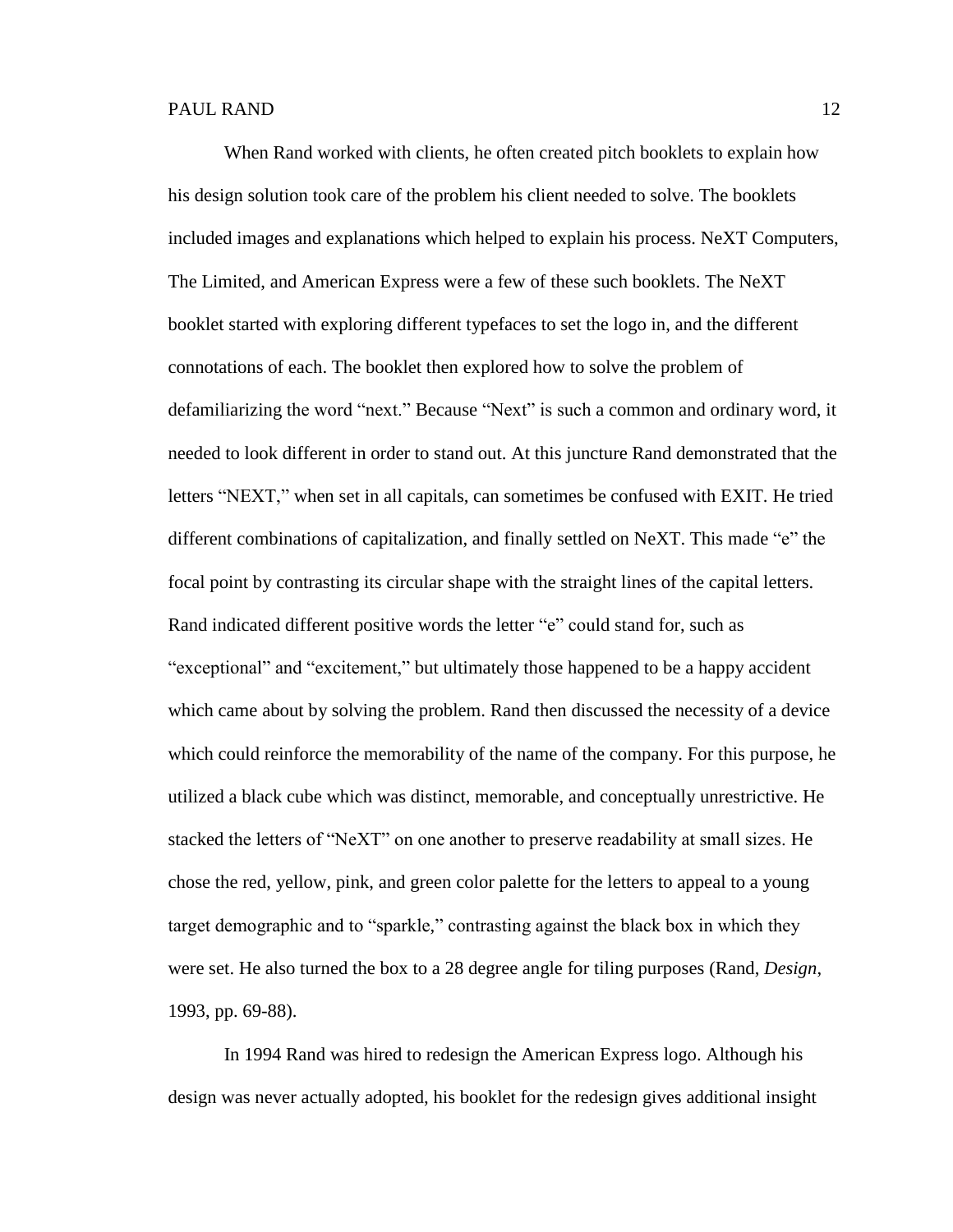into his philosophy and process. Rand began by pointing out that the current logo does not live up to the quality of the company name. The length of the name made it difficult to work with or reproduce, the off-centered word placement was odd, and the blue square the letters were set in lacked spirit. Instead of a square, Rand replaced the old logo with a rhombus, which was livelier and stood out better. The similarity of the rhombus to the square would keep continuity with the 36 year old logo. He attempted to use a narrower typeface which was less formal and fit better in the rhombus. However, the length of the name was still an issue, so Rand abbreviated it to "AmEx." Just as "USA" is an acronym everyone understands, so too is the meaning of "AmEx" unmistakable. The abbreviation also served the purpose of being both functional and economical, since it fit with the company's theme of efficiency. Rand then transitioned to the centurion, which had higher recognition value than the square logo. Rand created a simplified centurion which he also placed in a rhombus. When placed side by side, the two symbols formed a symbiotic relationship, reinforcing and explaining each other. He also showed how this combination could be used in conjunction with descriptors which could be utilized for various services the company offered.

These booklets served the purpose of both explaining and validating Rand's work to his clients. Rand faced the challenge of convincing them that his solution was the best one for their problem. The booklets gave his clients a window into his mind, walking them step by step through how he approached the problem all the way to his final solution which solved all the issues he laid out in the beginning. Since Rand did not give his clients multiple options to choose from, this tool was indispensable in convincing them that they made the right call.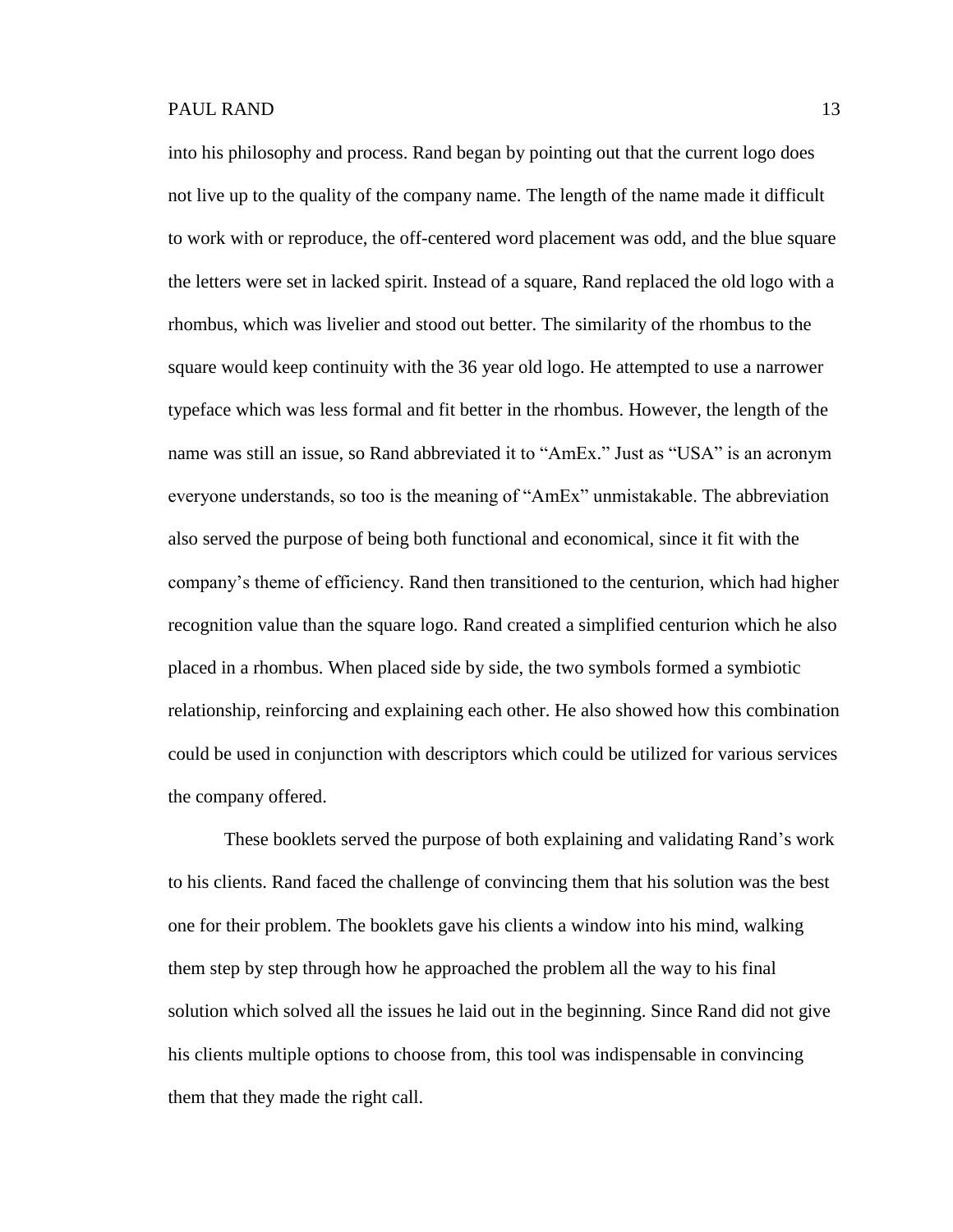#### **Philosophy**

Over the course of his lifetime, Rand wrote many articles and several books related to the subject of design. Some of them have quite a narrow and specific scope (*The Trademark as an Illustrative Device* for instance) while others are more broad, related to the general principles of design. When these are studied and compared, several recurring themes emerge which explain much of Rand's work and shed light on the mindset which produced them.

Rand saw design as a problem solving activity where he would frame his client's needs as a problem and seek out the best way to solve it. Understanding visual context and the relationship of elements is crucial to designing a work. In *Black in the Visual Arts,* Rand attacks the evidently prevalent notion of the time which scapegoated black as a grim dismissal of all other colors and associated it with sin, crime, and death. This perspective discouraged artists from using the color. Rand condemned this blanket denunciation which completely ignored any consideration of form or the relative nature of color. An artist could just as easily use white and black the other way round, just as Herman Melville employed the white whale as a symbol of monstrous evil. Black can be frightening, but it can also have a powerfully expressive impetus (Rand, "Black," 1949). Rand understood that different problems require different approaches and was unafraid to take advantage of whatever tools best solved the problem, whether that tool be the color black, the rhombus shape, or a geometric Swiss typeface.

Rand believed definitions were important in the design field. He once had a conversation with Mokkesh Patel, the Chair of Visual Communication at Arizona State University on this subject. He asked him about the definition of design. Patel answered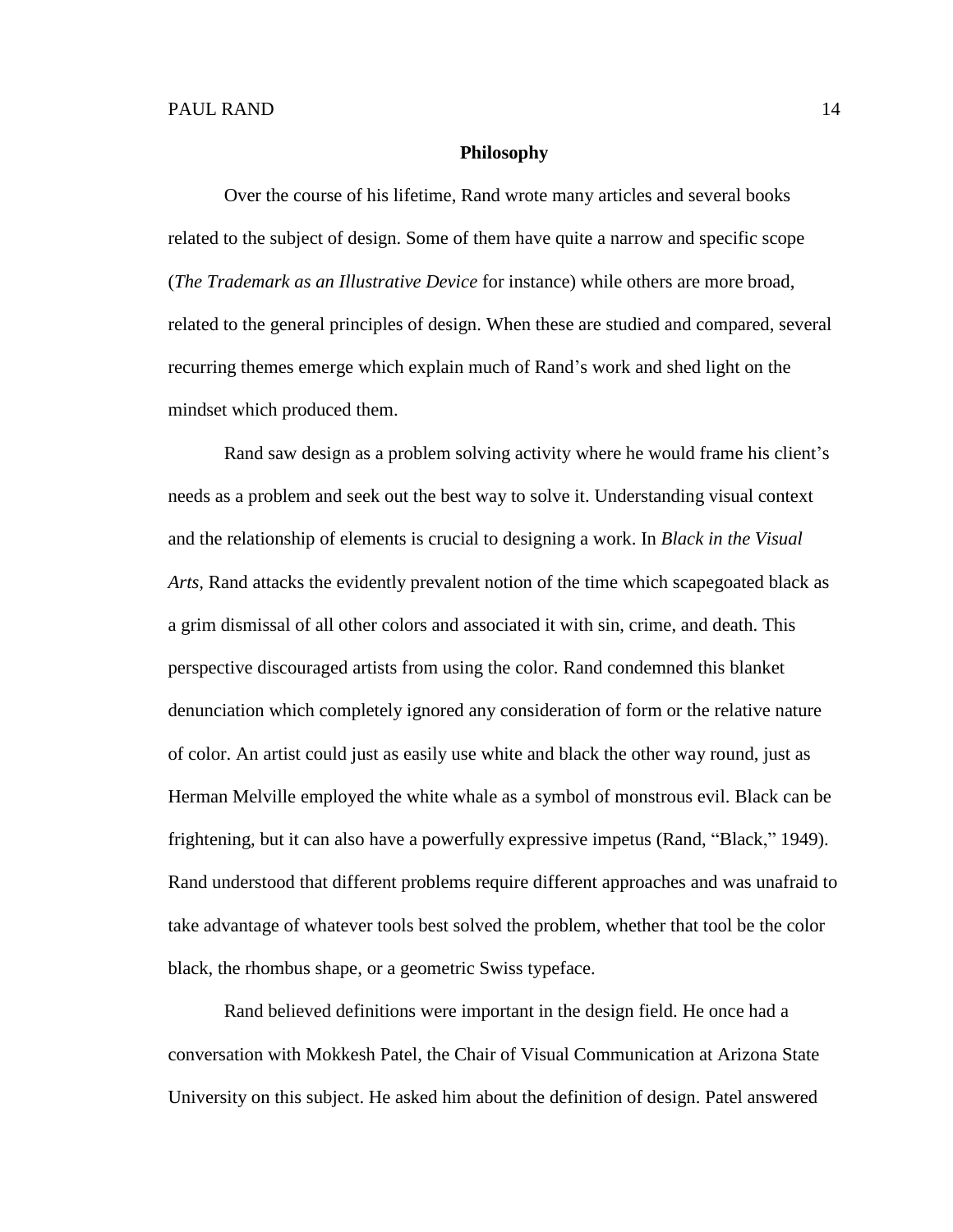that design is a process of translating the problems of communication to the intended audience. Rand responded that Patel's answer is not a correct definition of design, but is merely a description of what a designer has to do. Patel then attempted to define design as a plan, before Rand cut him off, explaining that saying design can be a plan of anything is absolutely unserviceable to a student of design. This definition does not generate any future possibilities for them, nor does it lead anywhere. The definition may technically be a correct answer, but it does not help the student in any way. A good definition will lead automatically to generated possibilities (Kroeger, 2008, p. 29). However, in a talk at MIT, Rand also said, "Design can be art. Design can be aesthetics. Design is so simple, that's why it's so complicated" (as cited in Maeda, 2001). Rand recognized that both design and art can have multiple definitions which are difficult to pin down.

Understanding the definition of design and related concepts was something Rand believed should be hammered into the minds of his students. Rand defined design as "a relationship between form and content" (as cited in Kroeger, 2008, pp. 29-30). Without understanding this, design is perceived as mere decoration, which is how the layman understands design. Once this is understood, the designer has something to work with. The designer has to think through relationships such as color, shape, detail, size, and style. The moment the designer places an element on a canvas, a relationship has been created. Ordinarily, these relationships are poor; it is the designer's goal to make the relationships excellent. This was a fundamental concept to Rand. At his talk at MIT, Rand's handout states, "Time can, and does, erase meaning of once familiar artifacts, but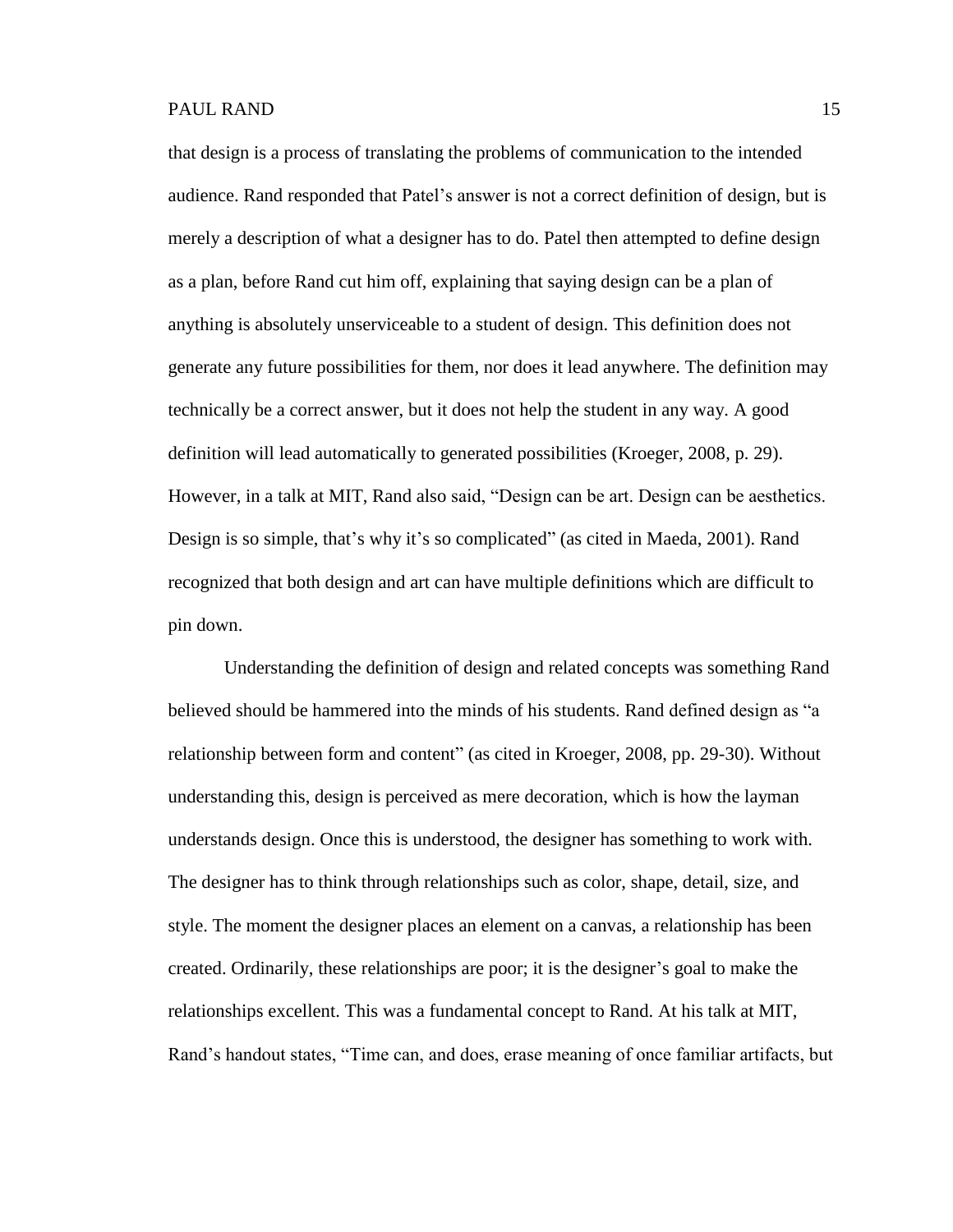time can never erase form" (as cited in Blumenthal, 1996). The relationship between form and content is an asymmetric one, where form is the superior factor.

Rand believed art was an integral part of everyday life. He said museums have taken art and separated it from being experienced in normal everyday life. The answer is in the problem. The problem is that art is isolated from where it should be. Art should be in the bedroom and in the kitchen, not just in the museums (Kroeger, 2008, p. 21). Art can be functional as well as aesthetically pleasing. Rand disagreed with Théophile Gautier, who said, "Nothing is truly beautiful except that which can serve for nothing…. Whatever is useful is ugly" (Rand, *Designer's Art*, 1988, p. xiv). In his book, *A Designer's Art*, Rand pointed to the stained glass windows of the Chartres cathedral as a utilitarian work of art. The exterior invited passersby to enter the building, and rosecolored windows bathed the interior in spiritual atmosphere. Rand saw Chartres as a prime example of marrying beauty and functionality (*Designer's Art*, p. 3). A designer to Rand was no different than an artist. Both manipulate the way form and content interact. Rand stated humorously in a talk at MIT, "I try to create art, whether I make it or not is not up to me, it's up to God" (as cited in Maeda, 2001).

Rand differentiated good design from bad design with this principle, "A bad design is irrelevant. It is superficial, pretentious ... basically like all the stuff you see out there today" (as cited in Maeda, 2001). "Pretentious," just like the "artisan tricks" he denounced early on in *PM Magazine*. Aesthetics alone is not true design. Good design is based on a strong positive relationship between the visual component and the communicated message. Ornamentation, even beautiful ornamentation, is bad design if it fails to meet its functional requirements. Frustrated with the lack of understanding about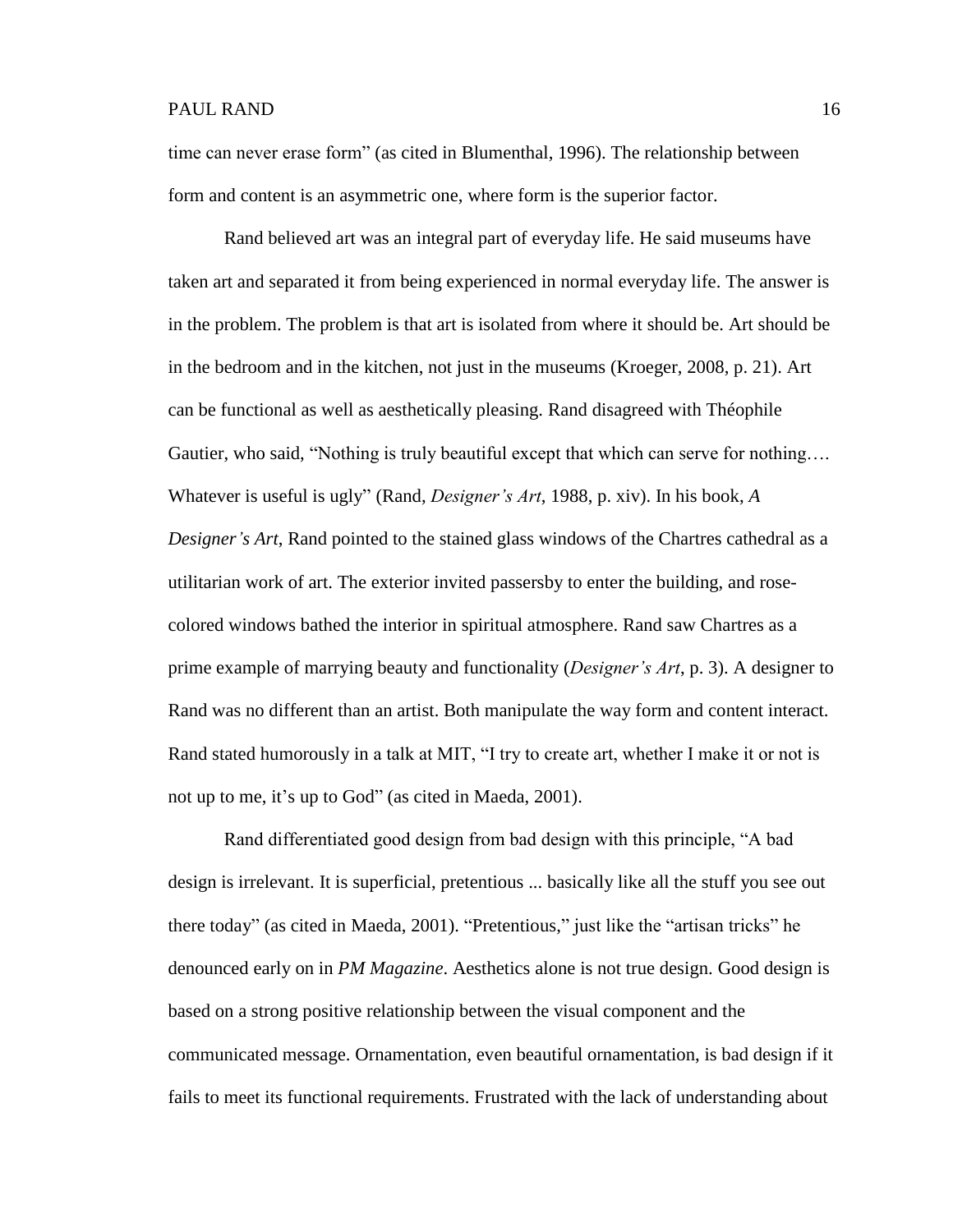this principle, Rand wrote a stingingly direct article entitled *Confusion and Chaos: The Seduction of Contemporary Graphic Design*. In the article, he attacks the gaudy and chaotic images which he sees as no less than pollution. He contrasts this bad design with the Dada art movement of the early 1900s. Theirs was a movement to rebel against unnecessary conventions of the day, which led to a needed reform. "Today's Dada" as Rand called it, stems from ignorance and rejects anything considered "old hat." Change for change's sake is destructive, not revolutionary. Designers must learn from the example of those who have gone before, so they can stand upon their shoulders. Without this learning, design students who go into the workforce become merely the blind leading the blind (Rand, "Confusion and Chaos," 1992). Rand said at MIT, "The fundamental skill is talent. Talent is a rare commodity. It's all intuition. And you can't teach intuition" (as cited in Maeda, 2001). Solving the problem successfully requires some measure of intuition. Skill can be taught, but instinct is harder to come by.

Rand believed creating a logo that spells out literally what a company does is not an important priority. The far more important task is to create something that has high recognition value and can be closely associated with the company over time. Rand writes in his NeXT Presentation booklet,

Ideally, a logo should explain or suggest the business it symbolizes, but this is rarely possible or even necessary. There is nothing about the IBM symbol, for example, that suggests computers, except what the viewer reads in it. Stripes are now associated with computers because the initials of a great computer company happen to be striped. This is equally true of the ABC symbol, which does not suggest TV". (Rand, *Design*, 1993, p. 80)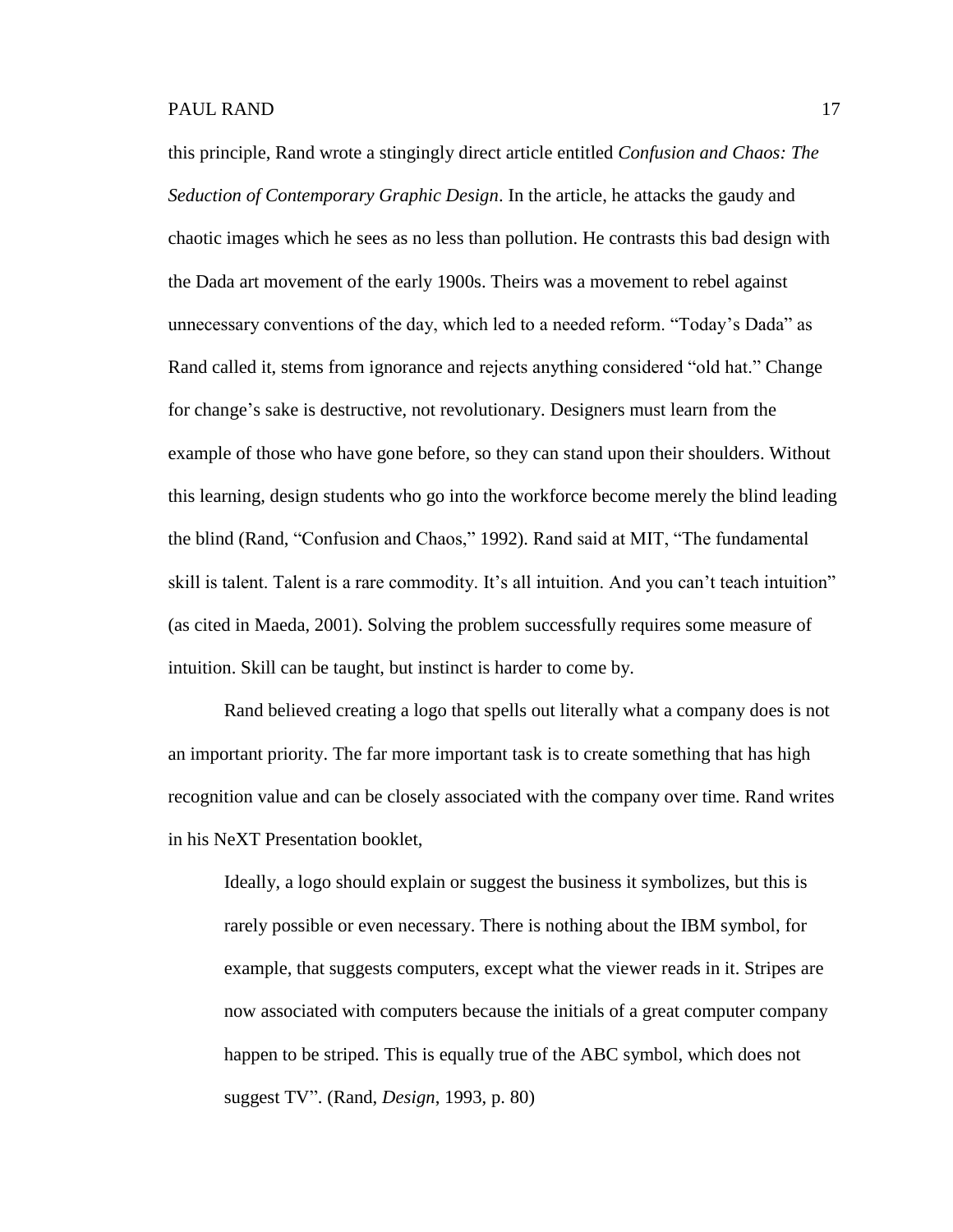In an interview with Paul Rand by Miggs Burroughs, part of their discussion revolved around people reading concepts into Rand's design. For instance, the stripes in the IBM logo do not have any connection with computers, speed, or interlaced video sent through electronic transmissions (Rand, *Miggs*, 1991). Using stripes was a practical design choice, not a conceptual one. Miggs asked Rand whether his logo for ABC would have worked just as well for CBS if he moved the "b" and "c" around and added an "s." Rand responded, "Oh, of course. Absolutely. The only intrinsic thing about it is that it's been seen for many years" (*Miggs*). The dots in Rand's Westinghouse logo were seen as representing plugs or circuit boards, yet Rand maintained they were meant to make the simple and common shape of the "w" more memorable (*Miggs*).

The power of a logo to take on meaning from how the company is perceived can have negative consequences as well as positive ones, depending on the company. The logo Rand designed for the Enron Corporation shortly before his death in 1996 became an example of just such a situation (Eskilson, 2007, p. 333). Like most of Rand's designs, the Enron logo is strikingly simple and successfully solves the design problem he was tasked with. The logo takes the form of square tilted at 45 degrees, with a giant "E" outline springing from the sans-serif word "ENRON." However, when the company shut down at the end of 2001 due to their fraudulent business practices, the logo took on new meaning. The logo became a symbol of corporate evil and was re-christened as the "crooked E" (p. 333). Rand never lived to see the collapse of the company, or even the unveiling of his logo. However, this event drives home the negative side of the concept which much of Rand's other work demonstrated; successful logos easily become sponges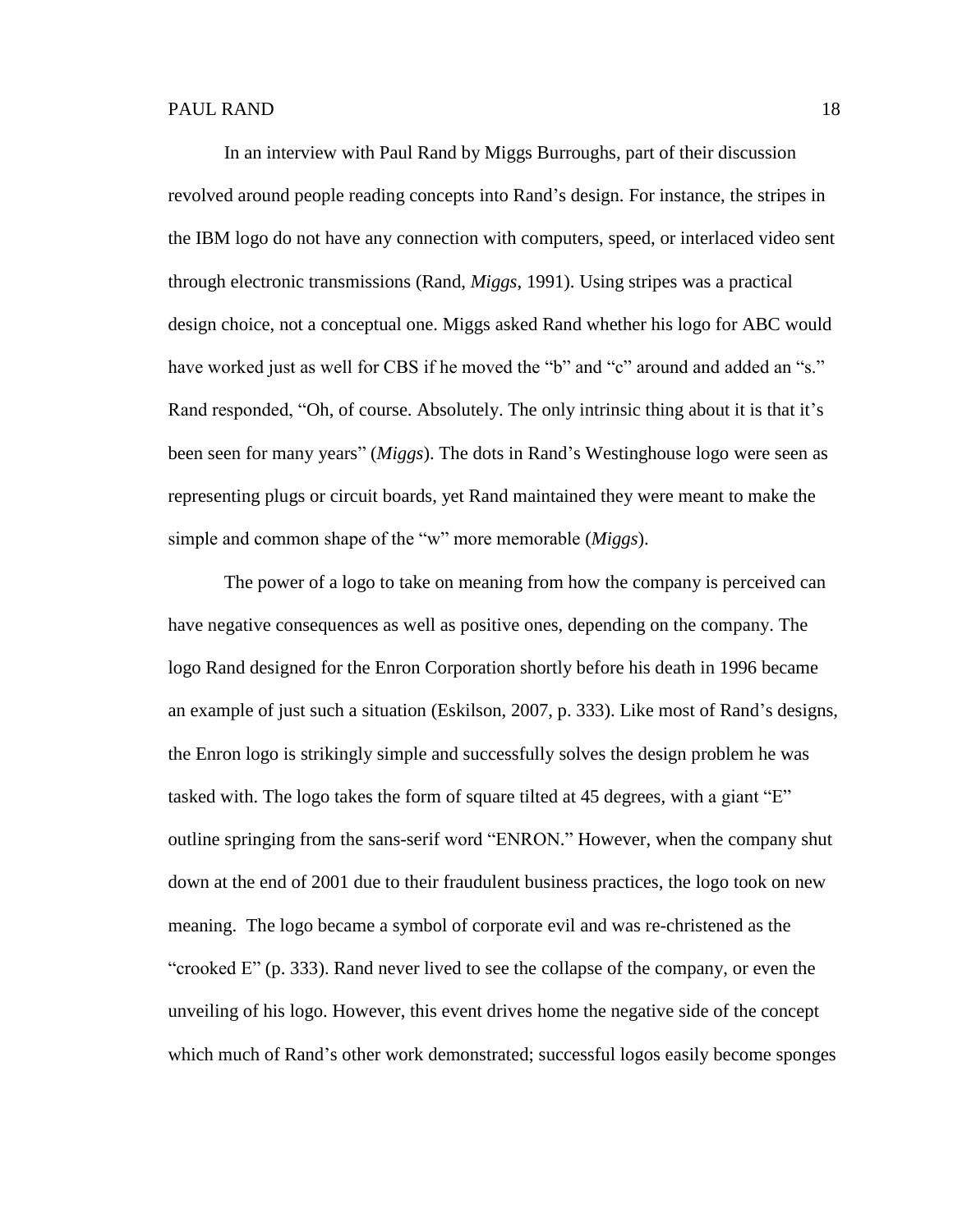which soak up the perceptions of their audience. Logos derive meaning from the product they advertise, not the other way round.

Rand had a healthy respect for computers, while stressing caution with how young designers use them. He once said to students at Arizona State University, "When the computer was first introduced at Yale University, I considered that a calamity. It is not because I am against the computer. I am not. I think they are unbelievably astonishing machines. But that quality in itself—that seductive quality—is also what is bad about it. Especially for beginners, who have to learn the basics of design" (Kroeger, 2008, p. 45). Rand understood that the computer is merely a tool in the hands of an artist. The computer does not teach someone how to become a designer. Rather, it can turn them into a person who merely operates a computer, instead of one who uses it as an instrument of design. A designer, particularly a young one, must be careful not to overprioritize the computer. When visiting Arizona State University, he told students, "You need to have a clear head and a clear path when you are learning design, you cannot be fiddling around with the computer" (p. 54). As for Rand himself, he never learned how to operate one. While the ASU students were young enough to absorb the new technology, Rand believed he and his wife were not. At one point they had a set of excellent equipment, but it never interested him enough to put in the effort to learn the software, especially when he had individuals on hand who could operate the computers on his behalf (p. 45).

Rand had a reputation for not giving clients a number of choices when creating a design solution for them. He once said to graphic designer Miggs Burroughs in an interview, "[It's] for the same reason that a doctor doesn't give you a million choices,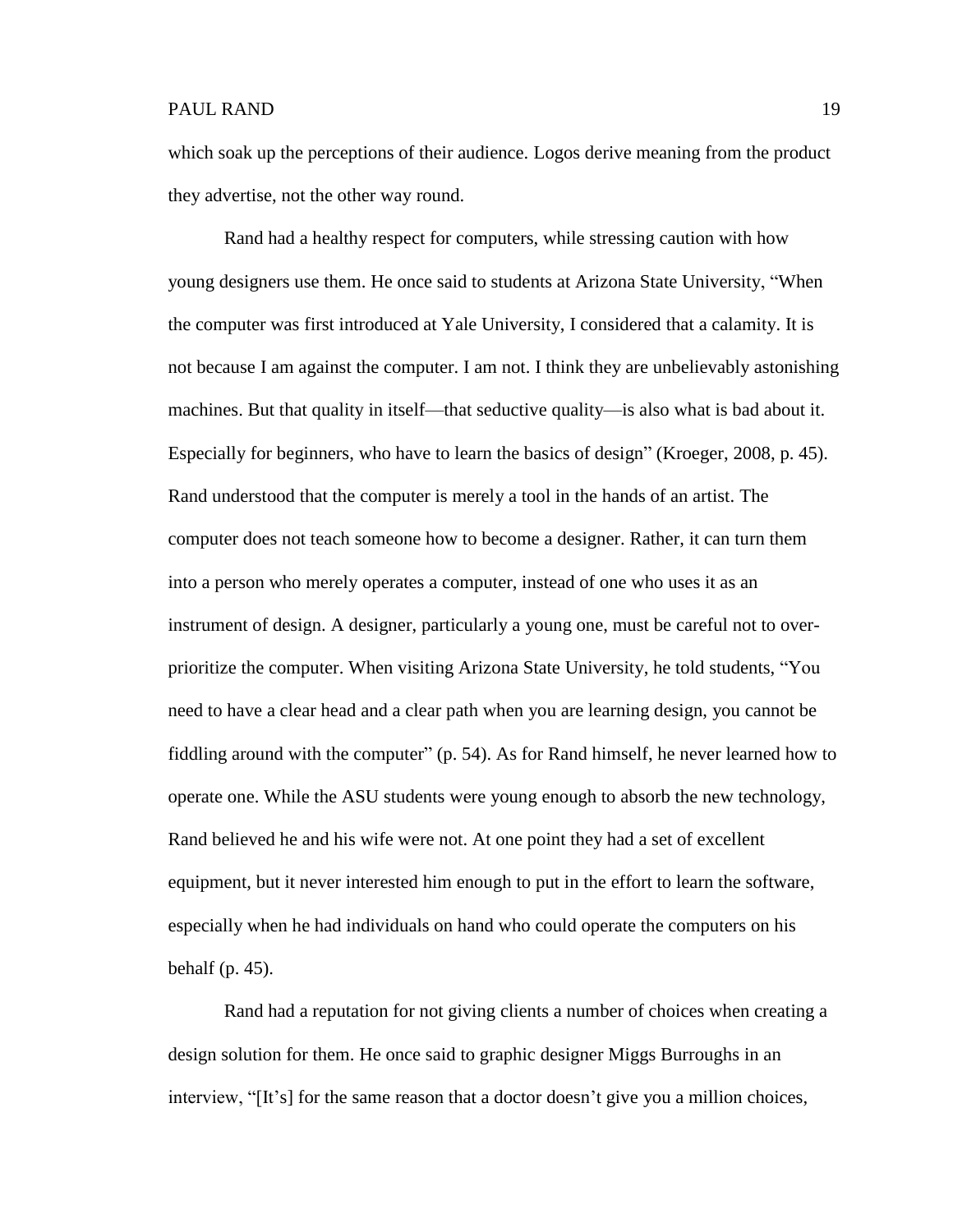you know? If you've got a headache, he'll give you an aspirin. He doesn't give you a choice between that and ex-lax…It just doesn't make any sense" (Rand, *Miggs*, 1991). Randy Golden, former Senior Program Manager of IBM Corporate Brand Architecture and Design said, "He didn't give people design options. He gave you what he felt was his recommendation; a single piece of work. And that's very uncommon, especially today. Paul didn't want to hear you didn't like it. He'd say, 'You hired me to do it. I'm telling you this is what you should use'" (Golden, 2015). Golden was the middleman between Rand and the executives of IBM. Because they did not understand Rand's process, they would see his work and nitpick something they did not like. Golden would then have to go back to Rand and convince him to somehow alter his solution. According to Golden,

I'd have to make up a rationale that said, "The grief we gave you…wasn't good. Let me explain." And I'd make up something that would get him to change. And he would willingly change the design if he felt that. He'd say, "Well, why didn't you know that? Of course we've got to fix it." But if you said, "They don't like blue," his answer would be, "Tough. They bought blue." (Golden, 2015)

By offering his clients a single solution he forced them recognize that expertise matters in the field of design just as it does in many other fields. Golden was not the only person Rand worked with who understood and respected his process. Steve Jobs, who Rand designed the NeXT logo for, described Rand as

[O]ne of the most professional people I've ever worked with, in the sense that he fought through all of the formal relationship between a client and a professional such as himself…He had very clear conclusions about what the relationship meant to both parties and how it should be conducted. (Jobs, 1993)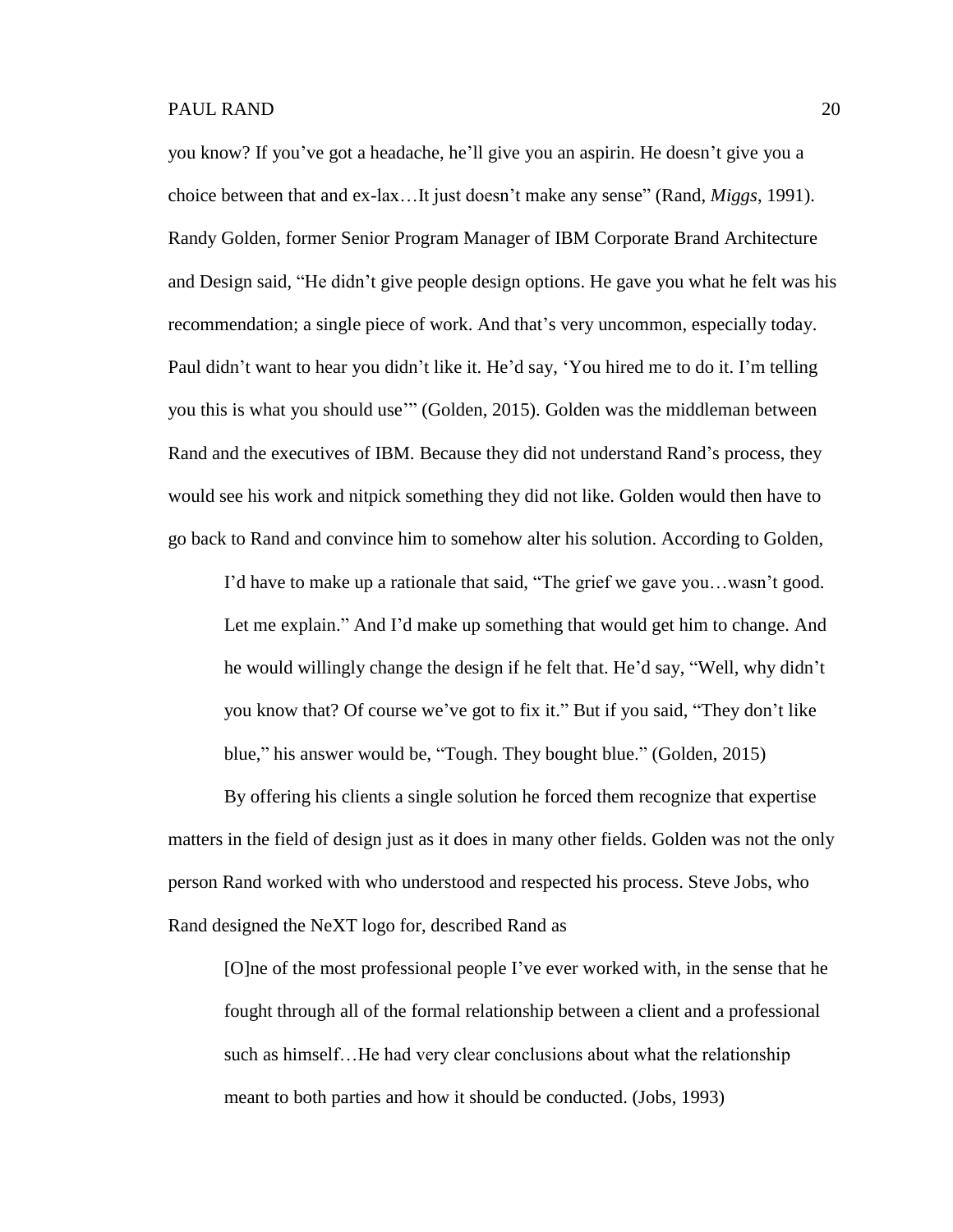Jobs said Rand was the only designer he consulted with for designing the NeXT brand. He stated that the clarity Rand brought to the relationship was refreshing. He gained a respect for Rand when they had their first discussion about the project. Jobs asked if Rand could come up with several options for him to consider. Rand of course responded with an emphatic, "No." Jobs recalls Rand answered,

I will solve your problem for you. And you will pay me. And you don't have to use the solution. If you want options, go talk to other people. But I'll solve your problem for you the best way I know how, and you use it or not. That's up to you; you're the client. But you pay me. (Jobs, 1993)

Rand wrote an article concerned with the subject of presenting multiple solutions to a client. In the article, he talks about the "inexperienced and anxious executive" who creates problems which cause doubt and confusion by "innocently" expecting or even demanding to see multiple solutions to a design problem (Coles, 2007). He highlights the insecurity of such a character in the following way:

He needs the reassurance of numbers and the opportunity to exercise his personal preferences. He is also most likely to be the one to insist on endless revision with unrealistic deadlines, adding to an already wasteful and time-consuming ritual. Theoretically, a great number of ideas assures a great number of choices, but such choices are essentially quantitative. This practice is as bewildering as it is wasteful. It discourages spontaneity, encourages indifference, and more often than not produces results which are neither distinguished, interesting, nor effective. In short, good ideas rarely come in bunches. (Politics of Design, 1981)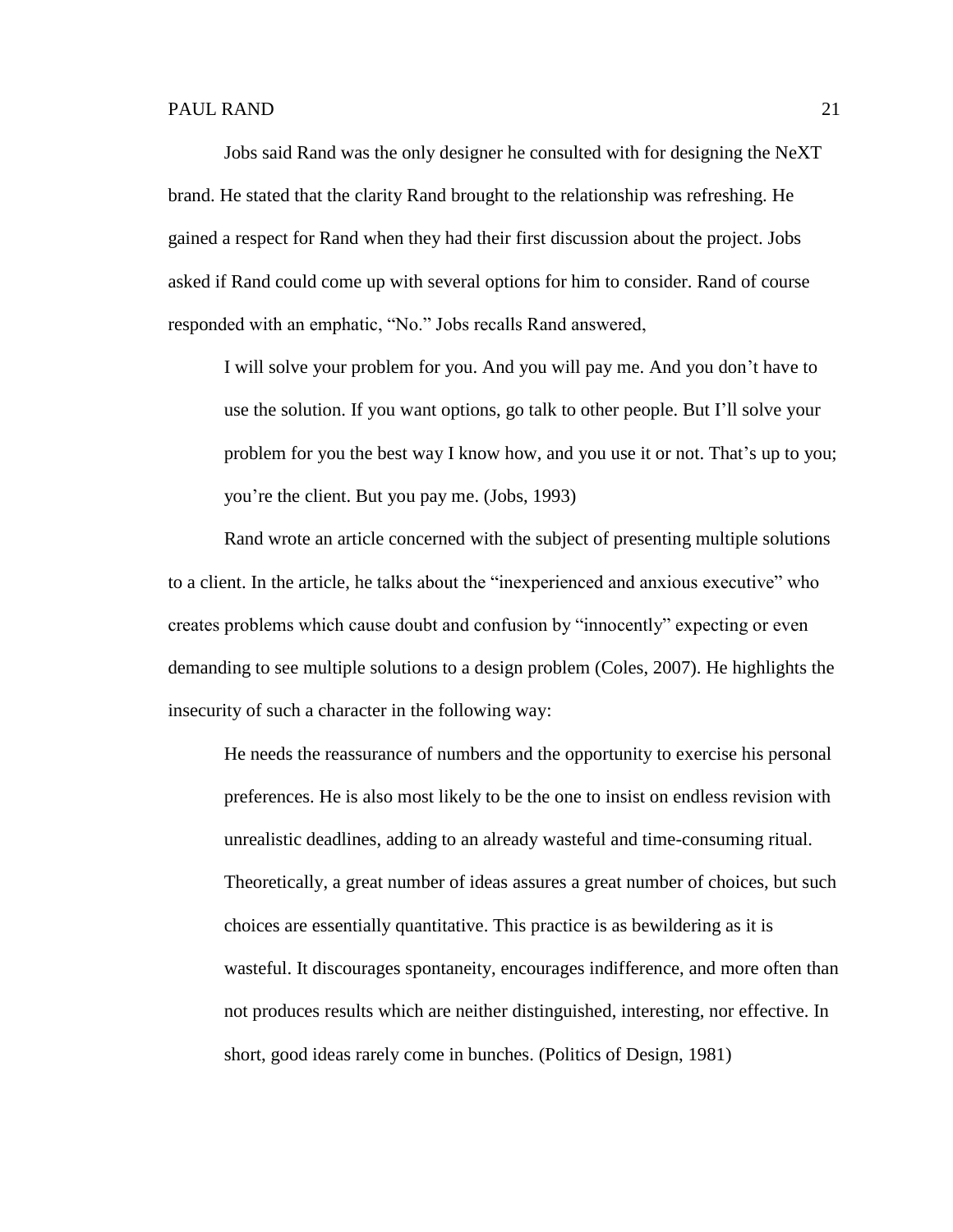Rand maintains that when the designer elects to show the client multiple design solutions, it is an act of weakness. This behavior is either an expression of uncertainty as to which solution is really the best, or an expression of fear of the client. Either position places the client into a role of responsibility which they are inadequate to fill. The designer may choose to create multiple designs as part of his process for their own benefit, but that scenario is crucially different from wasting time creating inferior solutions based solely on the say-so of one who is ignorant as far as this field is concerned.

## **Legacy**

Rand has left a strong imprint on many of his peers and clients, as well as those who came after him. Steve Jobs called Rand "the greatest living graphic designer" (as cited in Behrens, 1999). Saul Bass, the famed graphic designer who made iconic title sequences, said, "I watched Paul Rand, five years my senior, like a hawk" (Horak, 2014, p. 34). Bass would later go on to design many famous corporate logos, which included Bell Telephone, United Airlines, Avery, and AT&T, which mimics the "futuristic" lines of Rand's IBM logo (Haig, 2014). Tom Geismar founded the graphic design firm now known as Chermayeff & Geismar & Haviv, which has designed a vast number of iconic logos, including for PBS, the Smithsonian, Chase Bank, Mobil, and Nation Geographic. He said of his time at Yale, "Among the visiting teachers were Lester Beall, Alexey Brodovitch, Leo Lionni, Alvin Lustig, and Herbert Matter. They are all rightful heroes to us, along with, and especially, Paul Rand, whose influence continues to evoke wonder" (as cited in Clifford, 2013, p. 140). George Lois, who designed over 90 magazine covers for Esquire magazine, remarks, "At the very pinnacle of my graphic forefathers stands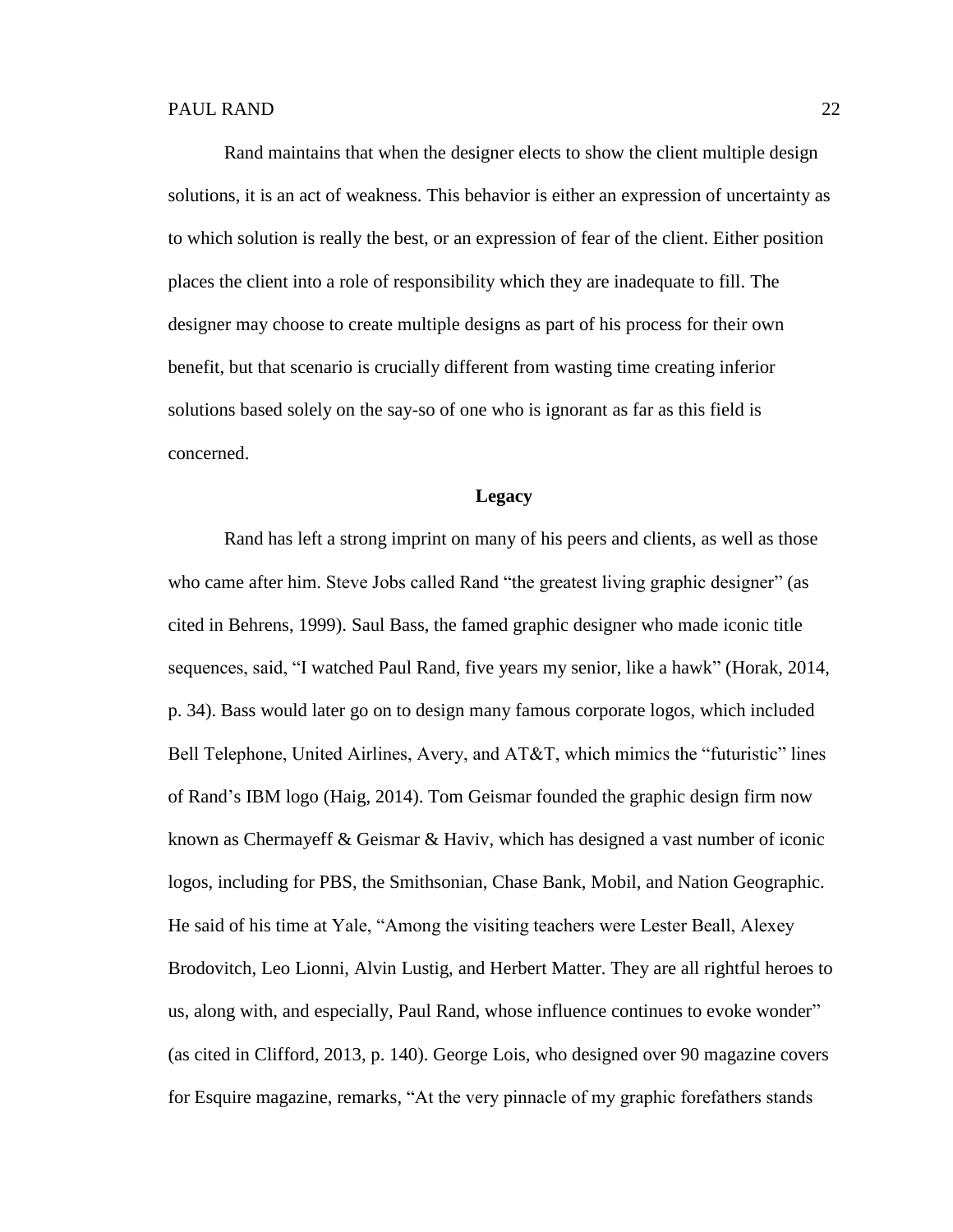the name of Paul Rand. Cantankerous, irascible, loving, bristling with talent, brimming over with taste, and endowed with invincible personal conviction—the original and badass Rand showed the way" (as cited in Clifford, p. 120). John Maeda, a past professor at the MIT Media Lab, president of the Rhode Island School of Design, and AIGA medalist, cites Rand as one of his core influences. He reports,

As a graduate student at MIT, I stumbled upon a thin, nondescript book called "Thoughts on Design" by Paul Rand. At the time I was building a reputation for myself as being a gifted graphical user interface designer. However, as I flipped through Rand's book I was humbled by the power with which he manipulated space and at the same time struck by the clarity of his accompanying prose. I was immediately inspired to pursue the field of graphic design, not necessarily pertaining to the computer. (Maeda, 2001)

The weight of Rand's influence is indicated by a 1953 *New York Times* ad which read, "Wanted: Art Director with a modern, creative touch. Need not be a Rand but must be able to inspire an art department" (VanHemert, 2015). Rand's contemporaries looked at him with awe, inspired by his work and his talent. Just as Rand studied his artistic predecessors and the art movements taking place in Europe, so too was Rand studied by the designers of his day, and the designers who came after him. First with advertising, then with branding, Rand reshaped business marketing and ushered in the modern design era.

Without Rand, the graphic design industry as it is known today would likely not exist. Louis Danziger, a graphic designer to whom AIGA awarded a medal in 1998, was greatly influenced by Rand's *Thoughts on Design*. He said of Rand, "He almost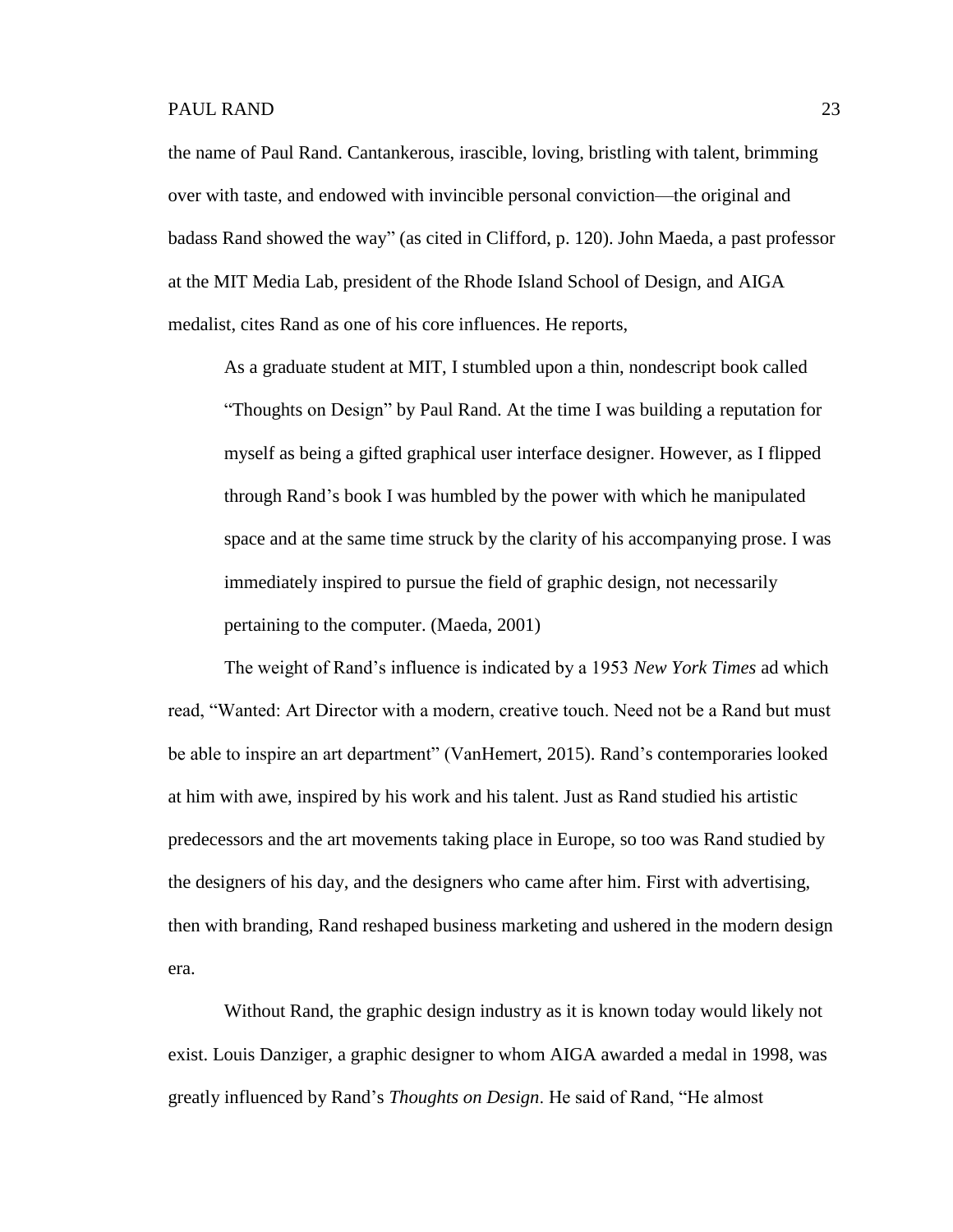singlehandedly convinced business that design was an effective tool" (as cited in Heller, Thoughts on Rand, 1997, pp. 106-109). As effective a designer as Rand was, he was also an effective salesman. He had the ability to sit down with the chiefs of the world's largest organizations and convince them of the value of his work. He could demonstrate how he could launch them toward meeting their goals. László Moholy-Nagy called him "an idealist and a realist, using the language of the poet and business man" (as cited in Heller, Thoughts on Rand, 1997, pp. 106-109). During his lifetime, he convinced corporations that design was not only a powerful asset, but an essential one. Design can influence a how a corporation is perceived. A designer can add a great deal of value to his client's product, and Rand was one of the few people who recognized this at the time. Designers can improve not only the appearance of the product, but the product itself. They can improve the memorability of a brand, also adding value to a company. Designers can improve the quality of life of everyone who their good design impacts.

In order to be a successful designer in today's world, having the soft skills Rand possessed is crucial. A designer must not only be talented at his craft, but also be able to convince clients those talents are valuable and can greatly increase the worth of the client's product. While today's business climate is far more open to this concept then in Rand's day, due in no small part to Rand's influence, it still is vital for a designer to have this array of skills if they are to survive and thrive. Bringing together the personas of the businessman, the craftsman, and the historian shapes the designer into a powerful force to be reckoned with. Wade Thompson is the founder and creative director of the global brand design firm, Son & Sons, as well as an admirer of Rand's work. He intentionally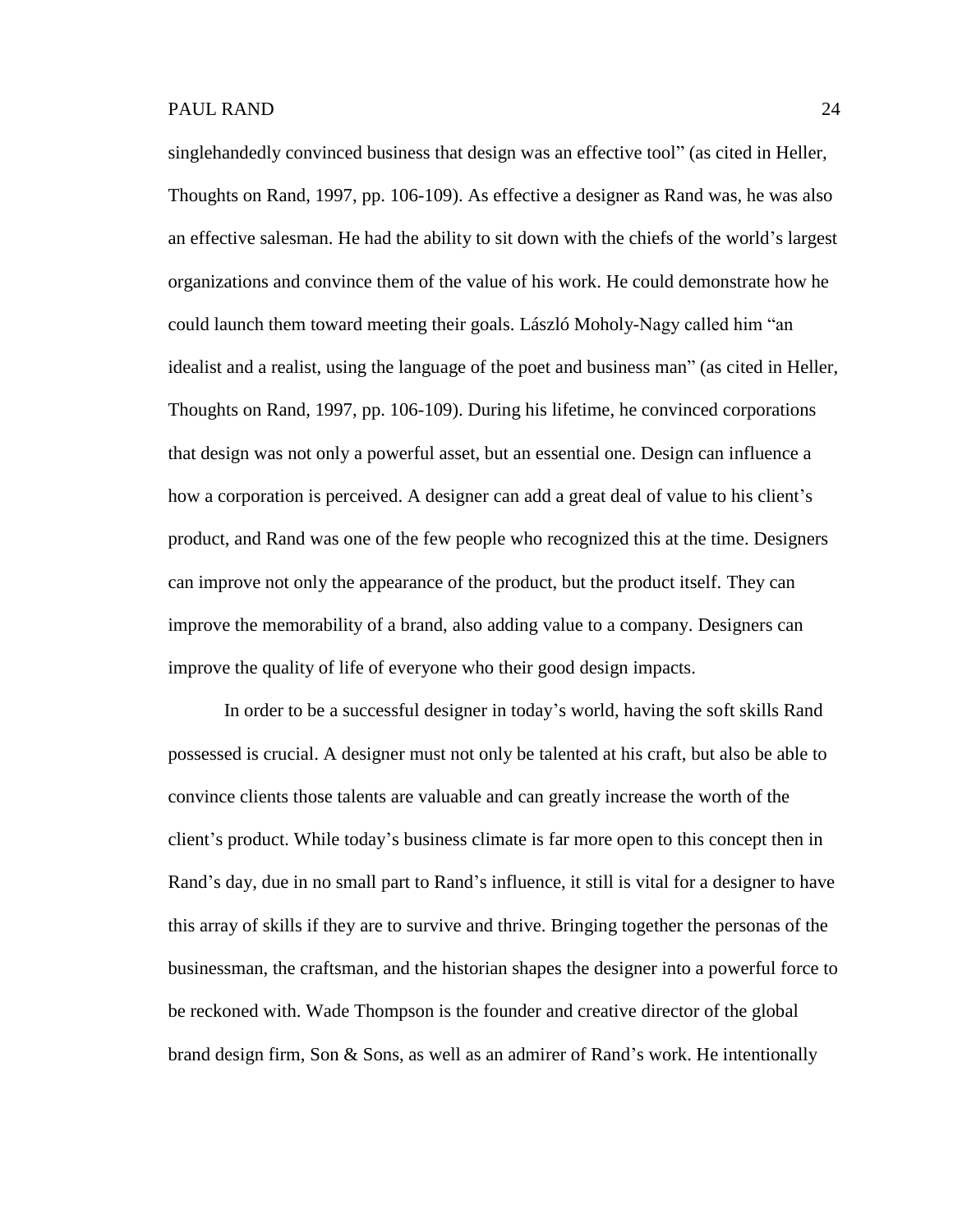hired designers who have the ability to walk into a room of executives, voice the ideas, and discuss how their work will impact the company (Caudell, 2014).

Rand not only influenced his peers, but also the shape of graphic design today. When Rand started working at an advertising firm in the 1930s, creativity was a rare commodity. The copywriter supplied the text to the graphic artist, usually a lengthy swath, which would then be plugged into one of the predetermined formats. Then commercial artists would come in and illustrate what the text described, and so another advertisement was popped out into the world. Rand brought in a radically different approach, recognizing that the power of the ad was largely affected by the way images and words were combined. He trimmed down the text and used the whitespace of the page to allow his ads to breathe (VanHemert, 2015). This fresh departure revolutionized the industry. Today ads are rarely cluttered by cumbersome text, but instead are visually stimulating and designed to draw the reader's eye. Rand was the one who brought art into advertising.

While Rand is no longer living, his works are still as powerful as ever. Though his first book, *Thoughts on Design*, was written in 1947, it is just as applicable today as when he wrote it. In it, he outlines the designer as a thinker, an individual who analyzes, interprets, translates, and organizes the problem, drawing on knowledge, instinct, and intuition. The designer uses symbols to fulfill specific functions, depending on the context. This person employs humor, form, repetition, and all other tools at his disposal to create the most effective design he is capable of creating (Rand, *Thoughts*, 1947, pp. 3- 5). The principles in the book are still effective for modern designers. The visual examples of his work which he presents to underline his points still draw the eye. Good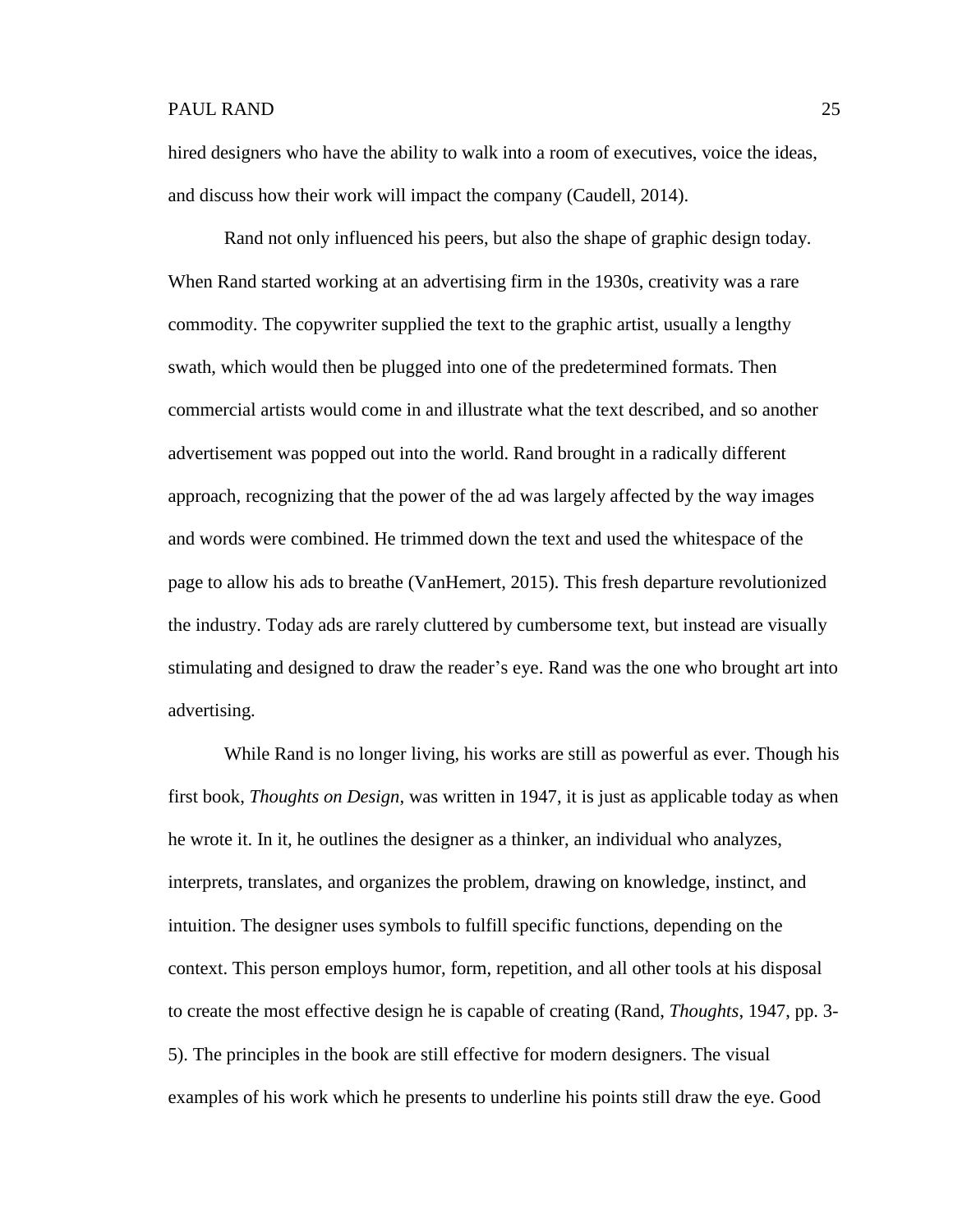design remains good design, regardless of the era. Good design is not dependent on the artistic trends which constantly ebb and flow. Good design is timeless, and Rand's work stands as a testament to the fact.

# **Conclusion**

This thesis has sought to explore the history of Paul Rand, some of his work, his philosophy which shaped his design, and his influence which resonates through the modern era. His philosophy of purposeful design built on the manipulation of form and content was the cornerstone of his work, and it inspired the designers of his day as well as many who came after him. His influence on corporate design has taken the skill of graphic design from being an underappreciated occupation to a highly esteemed profession. Rather than bowing to the will of corporate executives, he stood his ground as an expert in his field and made the world recognize the importance of design. He used his process to create the best solutions for his clients and increase the value of their products.

When Rand's principles are studied and applied appropriately, design can be created that stands the test of time without having to bow to the whims of cultural trends, just as ABC discovered when they sought to change Rand's logo. They changed their minds when a market survey revealed the symbol had enormous audience recognition. As Rand himself proclaimed, "When a logo is designed is irrelevant; quality, not vintage nor vanity, is the determining factor" (Rand, *Logos*, 1991). Bass, Chermayeff, Geismar, and other admirers of Rand have all designed many simple yet distinctive and meaningful logos which are still in use and recognized even decades after their creation. Rand has profoundly shifted the course of history and given the beauty of design not only a place in the home of millions, but also in their daily lives.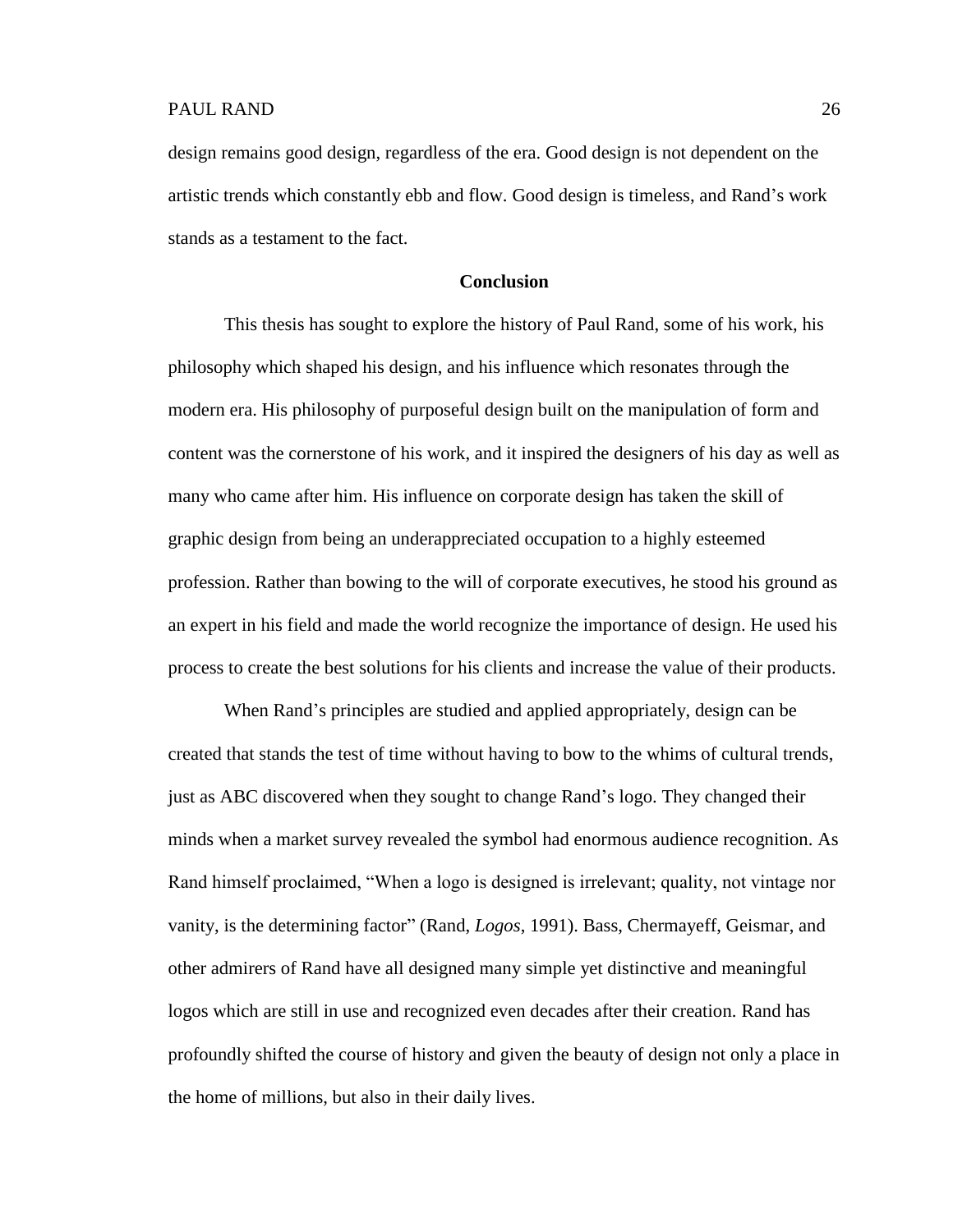### **References**

Behrens, R. R. (1999, September/October). Paul Rand. *Print Magazine*, 68-77.

Blumenthal, S. (1996, November 15). Designer Paul Rand speaks at media lab. *The Tech*, *116*(59), 1, 15. Retrieved from [http://tech.mit.edu/V116/N59/p](http://tech.mit.edu/V116/N59/)aulrand.59n.html

Caudell, S. (2014, February 5). Paul Rand's influence and the current state of design: Wade Thompson of Son & Sons weighs in. *BURNAWAY*. Web. Retrieved from http://burnaway.org/wade-thompson-son-sons-reflects-paul-rands-influencecurrent-state-design/

Clifford, J. (2013). *Graphic icons: Visionaries who shaped modern graphic design*. Berkeley: Peachpit Press.

Coles, A. (2007). *Design and art*. Cambridge: The MIT Press.

- Eskilson, S. J. (2007). *Graphic design: A new history*. New Haven: Yale University Press.
- Friedman, M. (1989). *Graphic design in America: A visual language history*. New York: Harry N Abrams.
- Golden, R. (2015, February). Working with Rand [Video Recording]. Retrieved from http://vimeo.com/120619209
- Haig, B. (2014, December 15). The Saul Bass-approved method of credibility-based logo design. *AIGA.* Retrieved from http://www.aiga.org/The-Saul-Bass-Approved-Method-of-Credibility-Based-Logo-Design/
- Harwood, J. (2011). *The interface: IBM and the transformation of corporate design*. Minneapolis: University of Minnesota Press.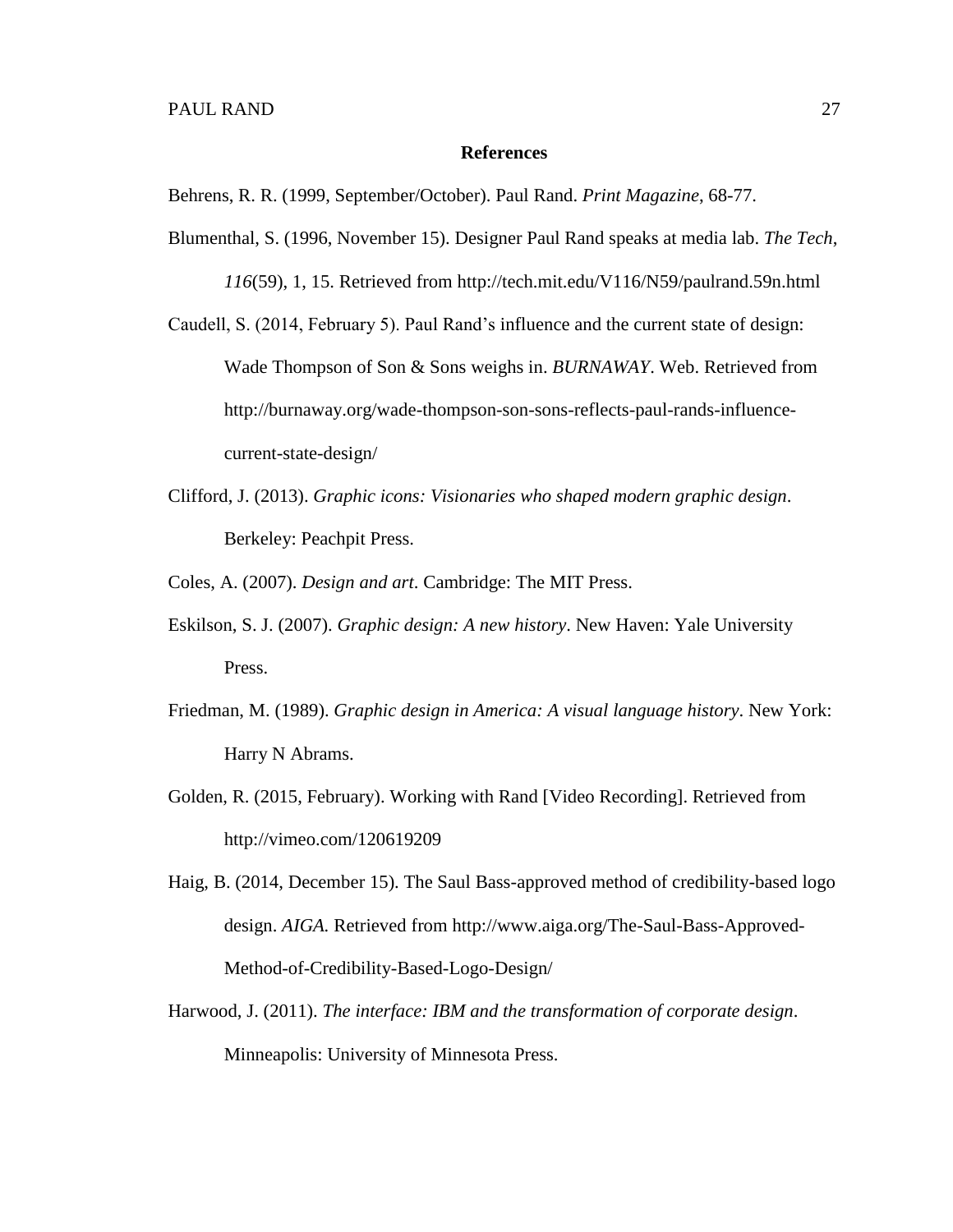- Heller, S. (1997, May/June). Thoughts on Rand. *Print Magazine*, *51*(3), 106-108, 120- 122. Retrieved from [http://www.paul-rand.com/foundation/books\\_print1997/](http://www.paul-rand.com/foundation/books_print1997) Heller, S. (2000). *Paul Rand*. London: Phaidon Press.
- Horak, J. (2014). *Saul Bass: Anatomy of film design*. Lexington: University Press of Kentucky.
- Jobs, S. (1993). Interview by D. E. Pottasch [Video Recording]. Retrieved from http://idsgn.org/posts/steve-jobs-and-paul-rand-the-impact-of-confidence/

Johnson, M. (2004). *Problem solved*. London: Phaidon Press.

- Kamekura, Y. (1959). *Paul Rand: His work from 1946-1958*. New York: Alfred A. Knopf.
- Kroeger, M. (2008). *Paul Rand: Conversations with students*. Princeton: Princeton Architectural Press.
- Maeda, J. (2001). *Maeda @ media*. New York: Universe Press. Retrieved from http://www.paul-rand.com/foundation/thoughts\_maedaMedia/
- Meggs, P. B. (1997). *6 Chapters in design: Saul Bass, Ivan Chermayeff, Milton Glaser, Paul Rand, Ikko Tanaka, Henryk Tomaszewski*. San Francisco: Chronicle Books.
- Paul Rand. (1997, January 13). *Yale Bulletin & Calendar*, *25*(16). Retrieved from http://www.yale.edu/opa/arc-ybc/ybc/v25.n16.obit.03.html
- Paul Rand at twenty-four, is art director of Esquire-Coronet. (1938, October/November). *PM Magazine*, *4*(9), 3-4. Retrieved from http://www.paulrand.com/foundation/books\_pmMagazine/
- Remington, R. (2003). *American modernism: Graphic design, 1920 to 1960*. New Haven, CT: Yale University Press.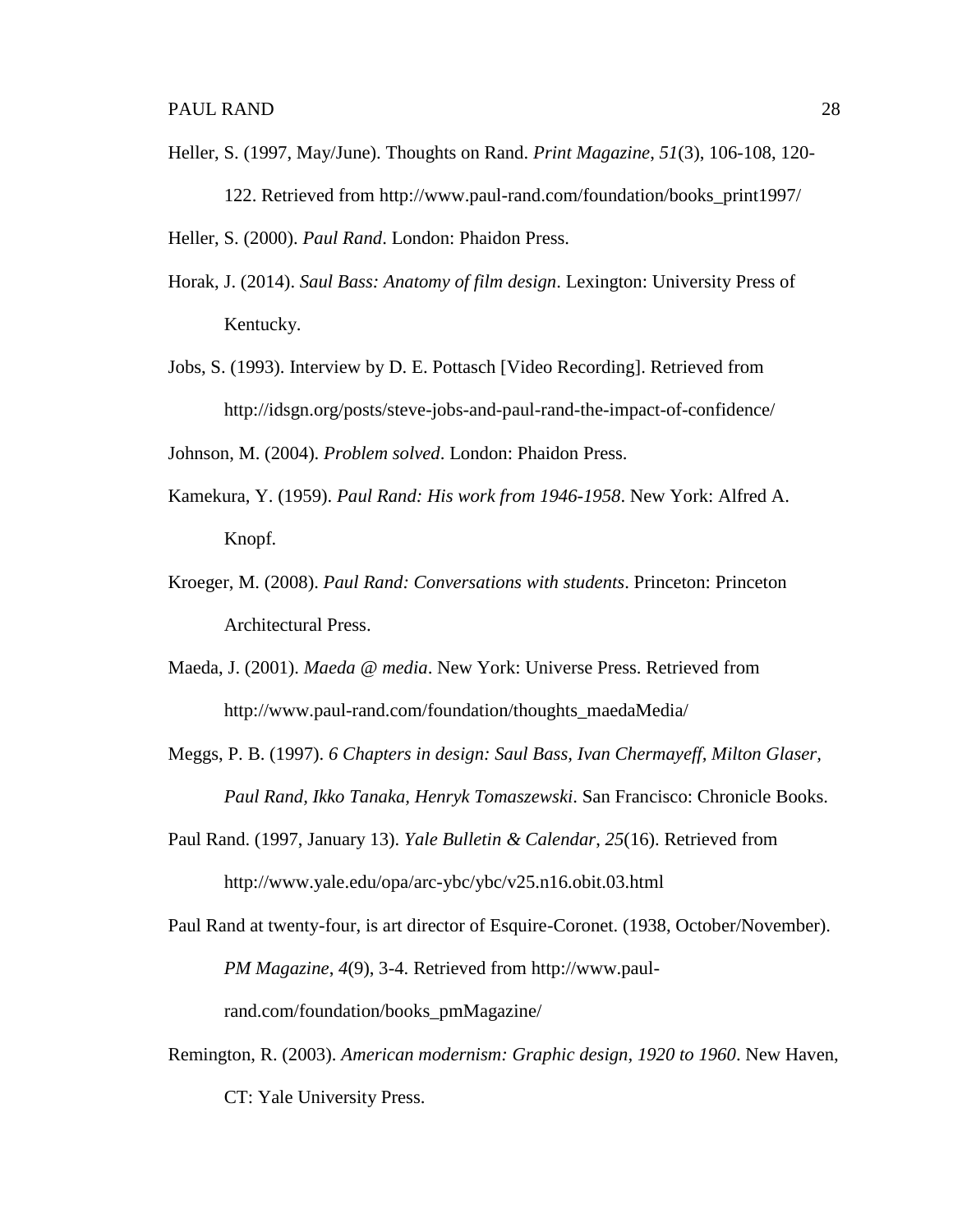Rand, P. (1947). *Thoughts on design* (1st ed.). New York: Wittenborn.

- Rand, P. (1949). Black in the visual arts. In G. Kepes (Ed.)*, Graphic forms: The arts as related to the book*. Cambridge: Harvard University Press. Retrieved from http://www.paul-rand.com/foundation/thoughts\_black/
- Rand, P. (1952). Posters. In W. H. Allner (Ed.), *Posters: Fifty artists and designers analyze their approach, their methods, and their solutions to poster design and poster advertising*. New York: Reinhold Publishing Corporation. Retrieved from http://www.paul-rand.com/foundation/thoughts\_posters/
- Rand, P. (1952). The trademark as an illustrative device. In E. Jacobson (Ed.), *Seven designers look at trademark design*. Chicago: Paul Theobald. Retrieved from http://www.paul-rand.com/foundation/thoughts\_trademarkAsIllustrativeDevice/
- Rand, P. (1960, January/February). The art of the package. *Print Magazine*, *14*(1). Retrieved from http://www.paul-rand.com/foundation/thoughts\_package/
- Rand, P. (1965). Design and the play instinct. In G. Kepes (Ed.), *Education of vision*. New York: George Braziller, Inc. Retrieved from http://www.paulrand.com/foundation/thoughts\_designAndthePlayInstinct/
- Rand, P. (1970). *Thoughts on design* (3rd ed.). New York: Studio Vista.
- Rand, P. (1981). Politics of design. In W. Herdeg (Ed.), *Graphis Annual*, (pp. 233-235). Zurich: Graphis Press.
- Rand, P. (1988). *A designer's art*. New Haven: Yale University Press.
- Rand, P. (1991). Logos, flags, and escutcheons. In M. Bierut, W. Drenttel, & S. Heller (Eds.), *Looking Closer: Critical Writings on Graphic Design*. New York: Allworth Press. Retrieved from<http://www.paul-rand.com/foundation/>